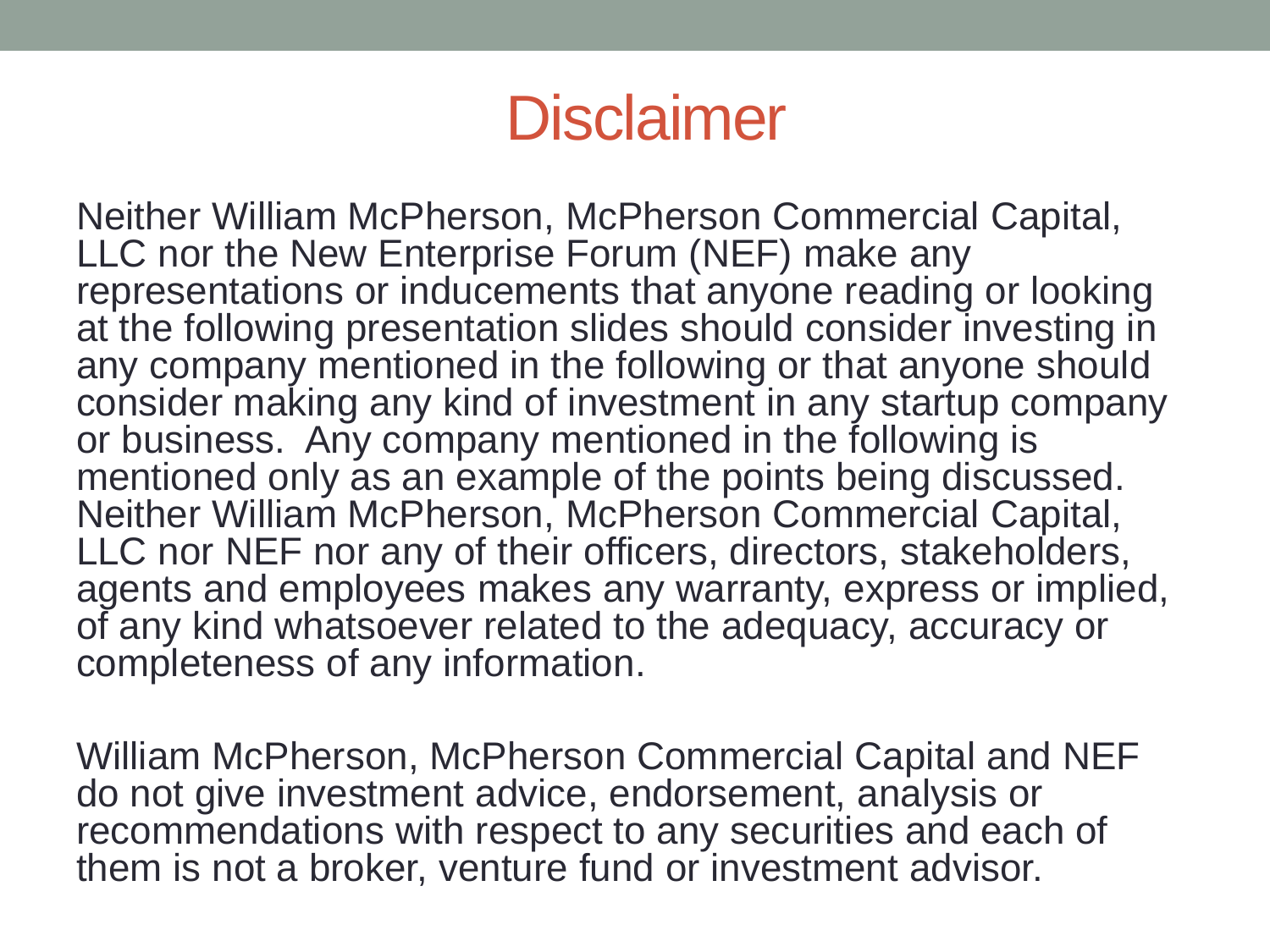# ANGEL INVESTING WHY, WHY NOT AND HOW A 5000 FOOT OVERVIEW

Presentation to the Metro Chapter of the Michigan Business Brokers Association January 7, 2016 Bill McPherson



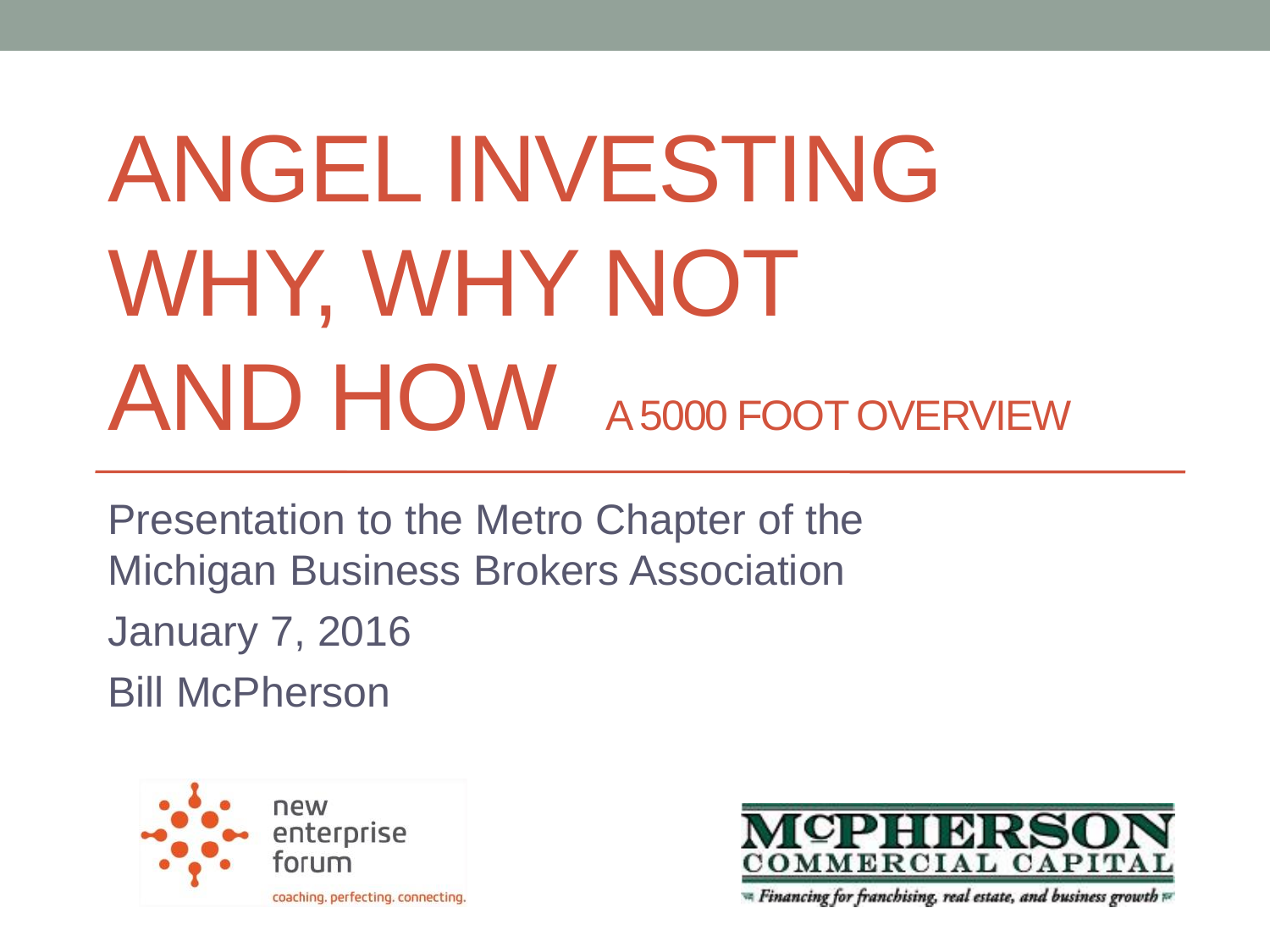# Why Not ---

- Angel Investing Not For Everyone—It's Risky
	- Those that aren't accredited investors.
	- Those that are not comfortable losing their investment.
	- Those that are not comfortable having the money in that investment tied up for an extended period of time.
	- Returns are high when successful but losses can be expected.
	- Need to think of this in terms of portfolio risk.



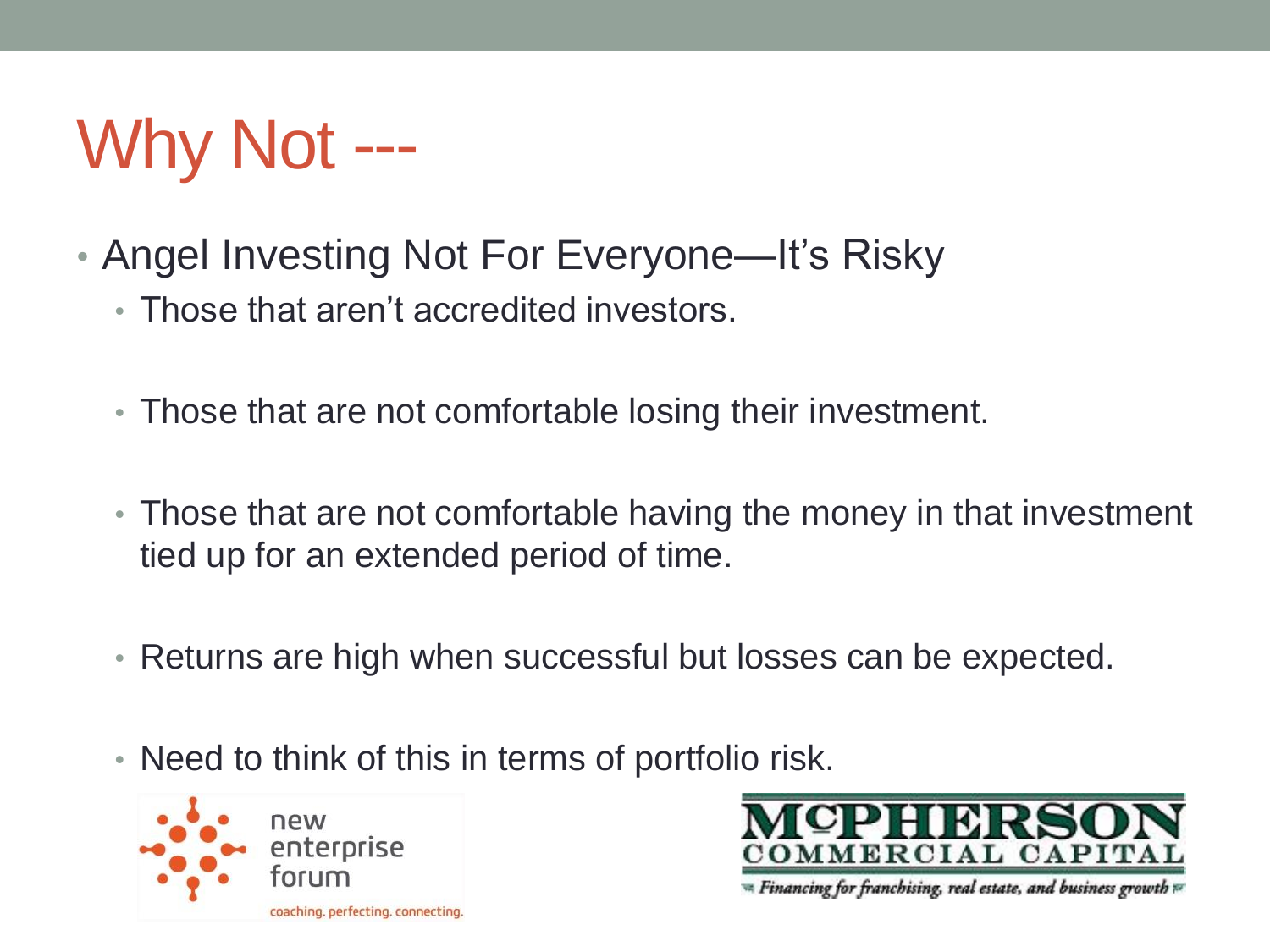# What it is

- Seed Stage Investing
	- The idea stage with a business plan and a well thought out idea but no product developed or market contact.
	- Developing minimum viable product.
- Startup Investing
	- Near go to market stage about to sell to the consumer.
- A Round (First Stage) and B Round Second Stage
	- Not profitable or cash flow positive but poised for growth. Money for growth. Angels often not involved in later rounds



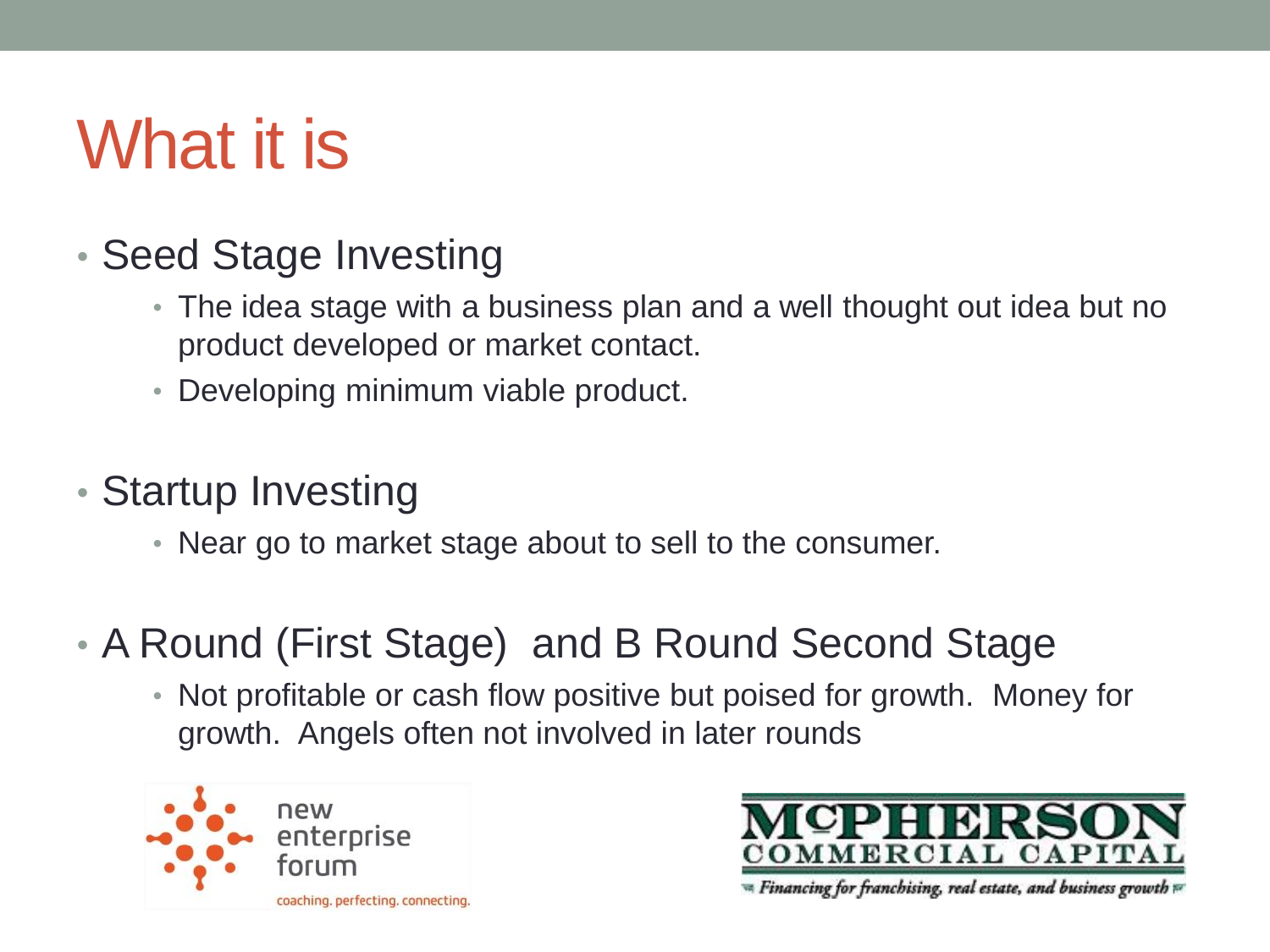# Ways to Participate In Angel Investing

- Individually—Lots of risk unless you know what you are doing.
- As part of an angel group
	- Lower risk. The group votes and you invest or not.
	- Ann Arbor Angels, Blue Water Angels, Great Lakes Angels, etc.
- As an investor in a fund
	- Michigan Angel Fund, Grand Angels Fund.
	- Less at risk, deals vetted by experts.
	- Many deals in the fund spreads risk.

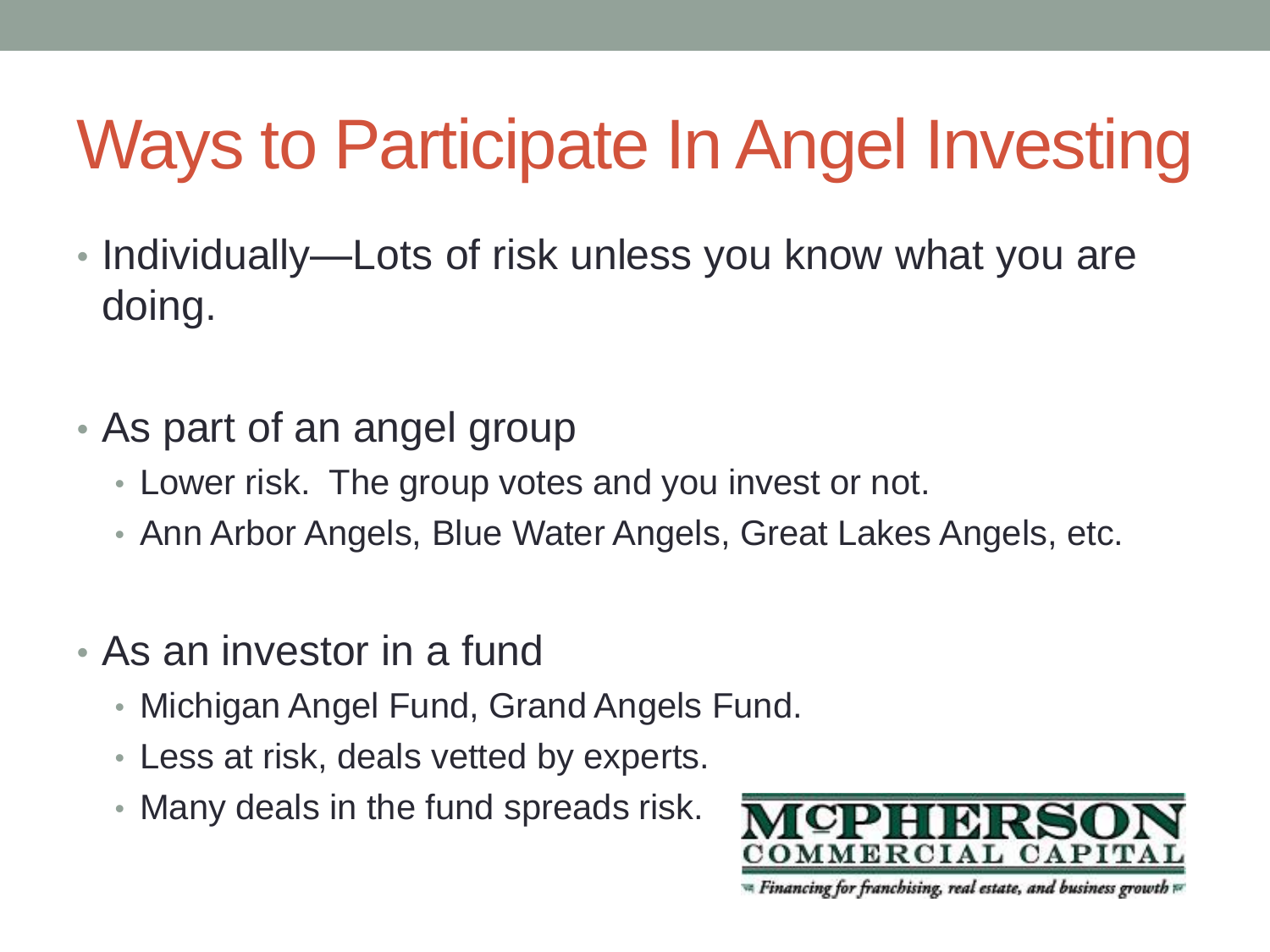# Ways to Participate In Angel Investing

- As an Investor in a VC Fund
	- Big investment personally.
	- You have no input in the investments. The VC chooses the deals.
- Invest your time coach, volunteer, attend events
	- Help companies by joining groups like the New Enterprise Forum.
	- Help out as a mentor where needed.
	- Accelerate Michigan, Michigan Growth Capital Symposium, ACE 16 (Annual Collaboration for Entrepreneurship, Jan 26), etc.



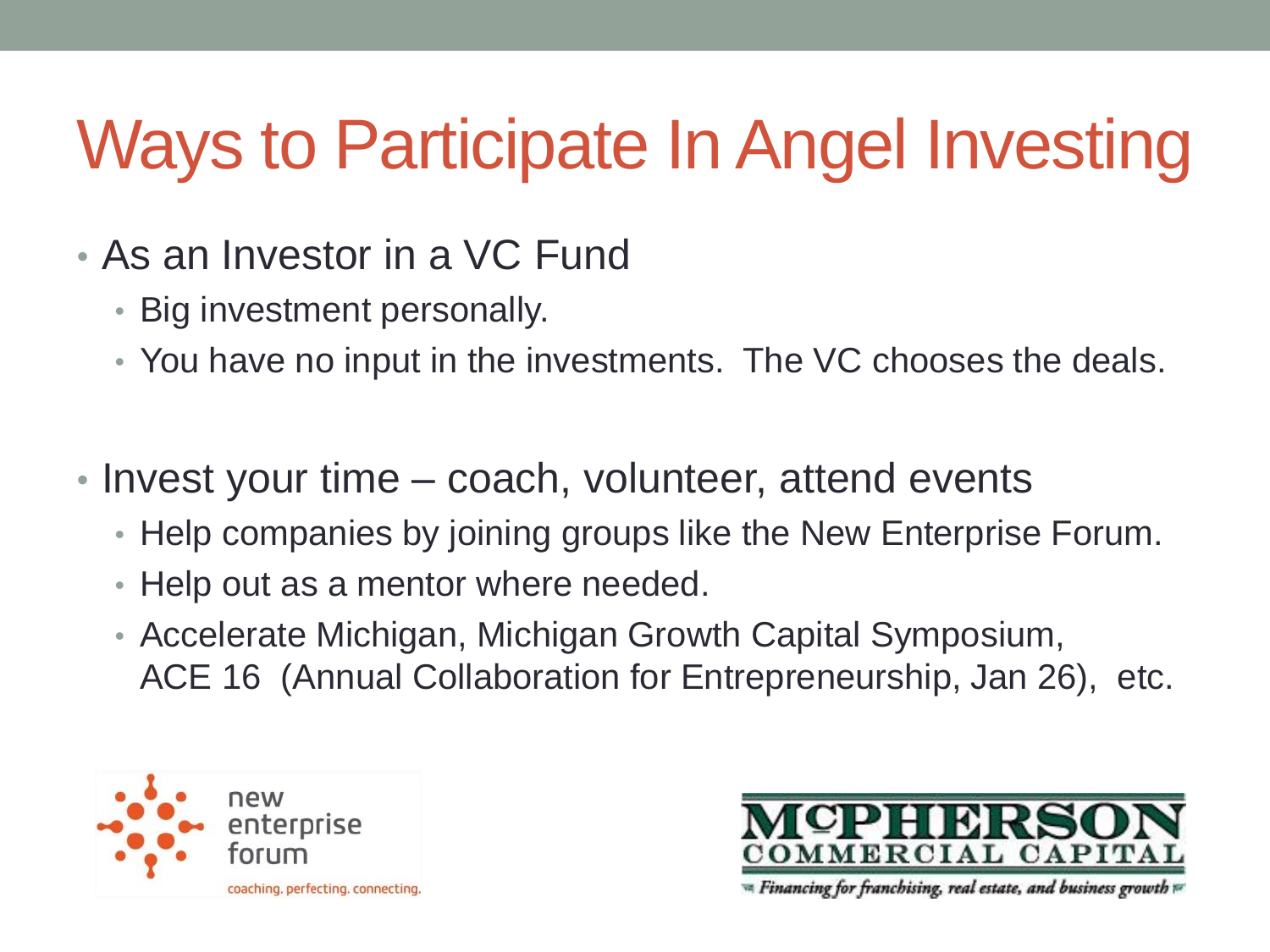#### How

- What constitutes an investable company?
	- As a supreme court justice said when asked about pornography, " I'll know it when I see it."
	- The company has not made any money, it may not have generated any revenue and its business plan shows no profit or cash flow for years.
	- So why invest? For the return, the fun and the chance to help a company grow.



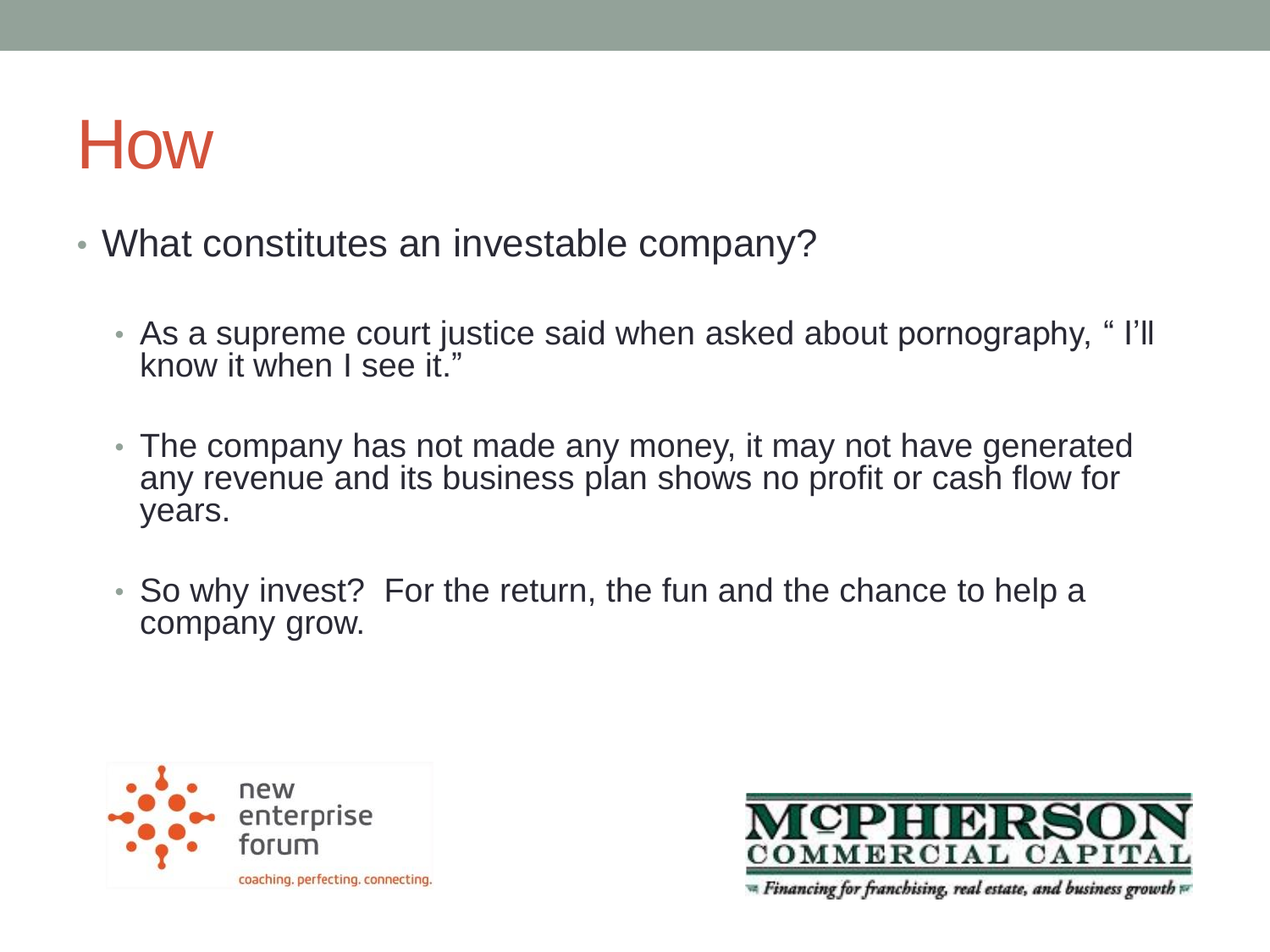- Problem/Solution
	- The company has a product/solution that solves a major problem.
	- The product/solution has a potentially large market. Can it grow and scale rapidly? Retrosense
	- The product or solution is disruptive to the marketplace. Uber, Genominon, ContentOro
	- The company's product or solution has technology, IP that is patented, protectable or scalable to the point that with proper investment the company can capture a large percentage of its market. Genominon, Agentjet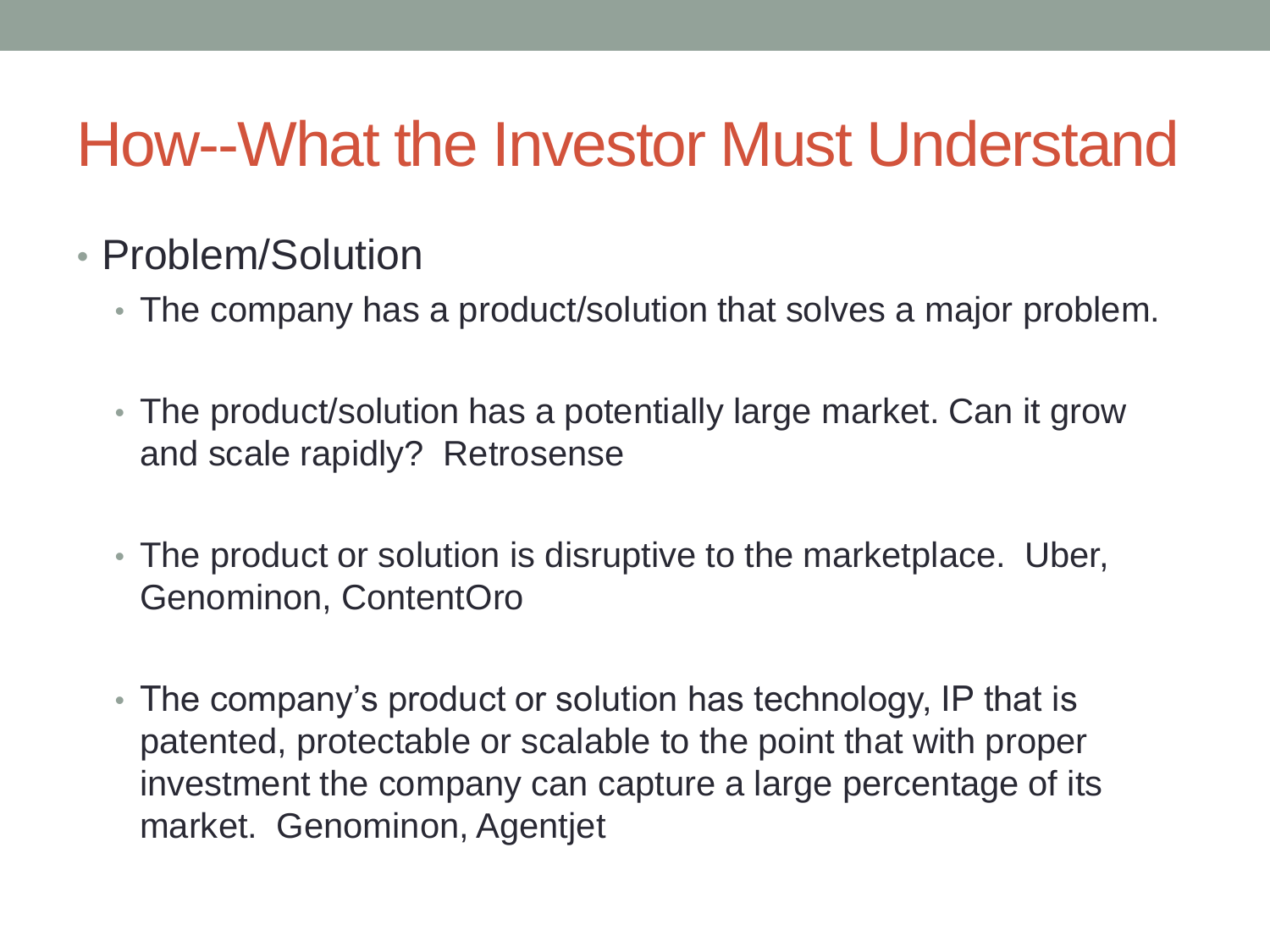- How does the company make money and who are the customers?
	- Razor and Blade Model
	- Subscription service or product. VNN, Sirius Radio
	- Product Sale -- Algal Scientific
	- Freemium or subscription, Pandora with ads or without



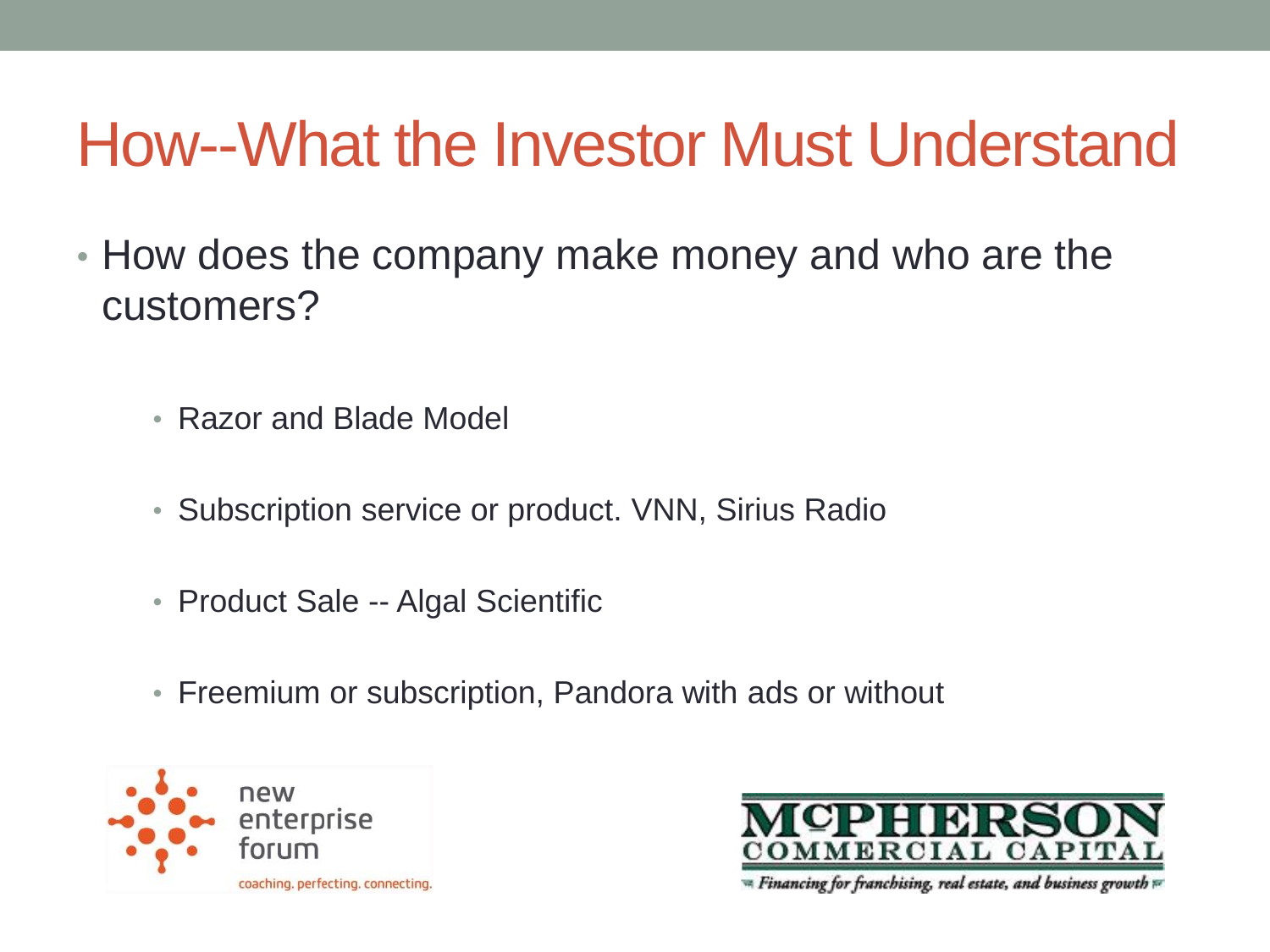- What is the go to market strategy?
	- Where is the beach head market that they attack first?
	- How does it grow from there?
	- Example: Varsity News Network VNN



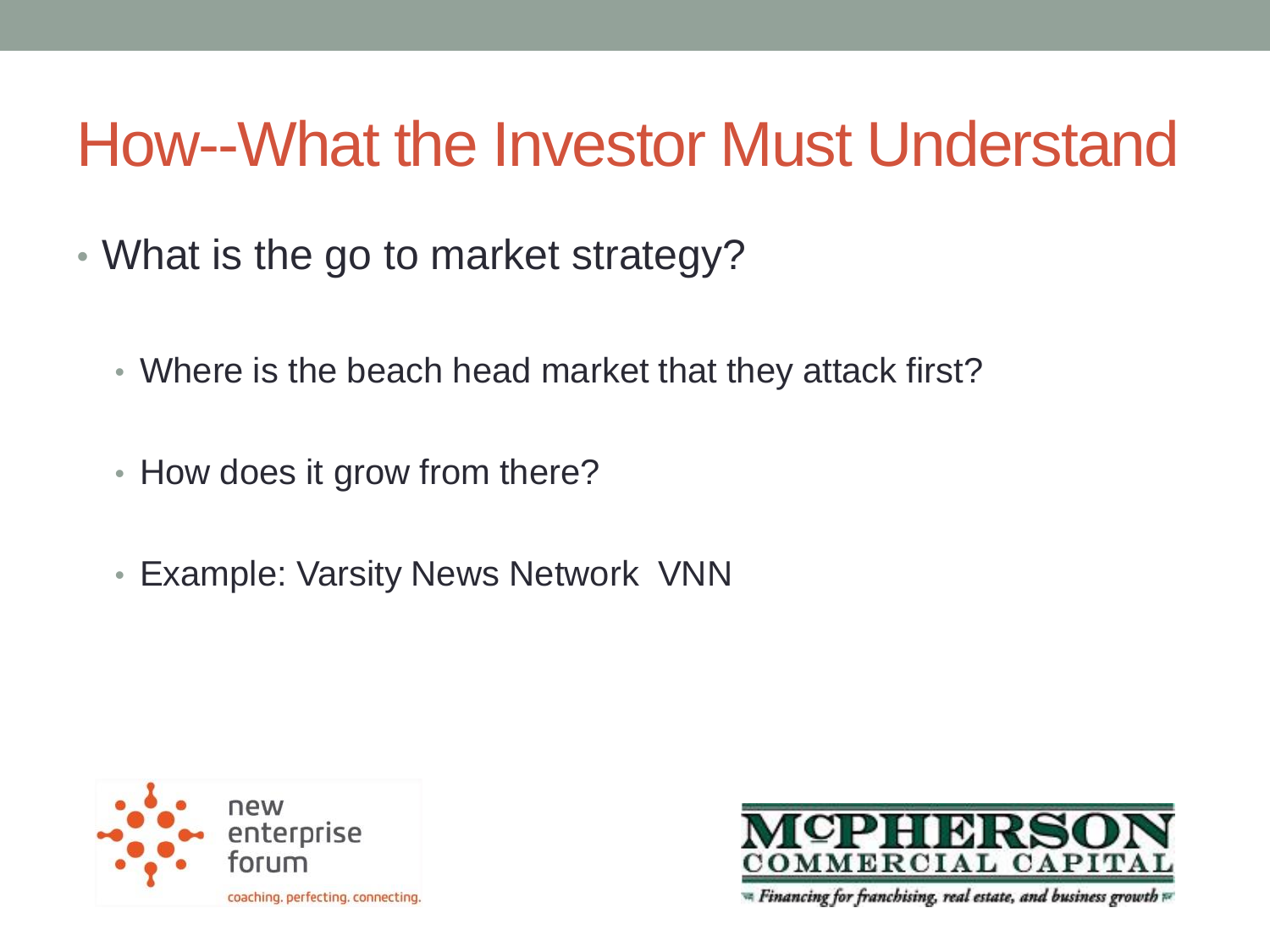- Competition
	- How is the problem solved now and who is doing it?
	- Who are other potential or existing solution providers?
	- Why is the company better, cheaper, faster, etc.?



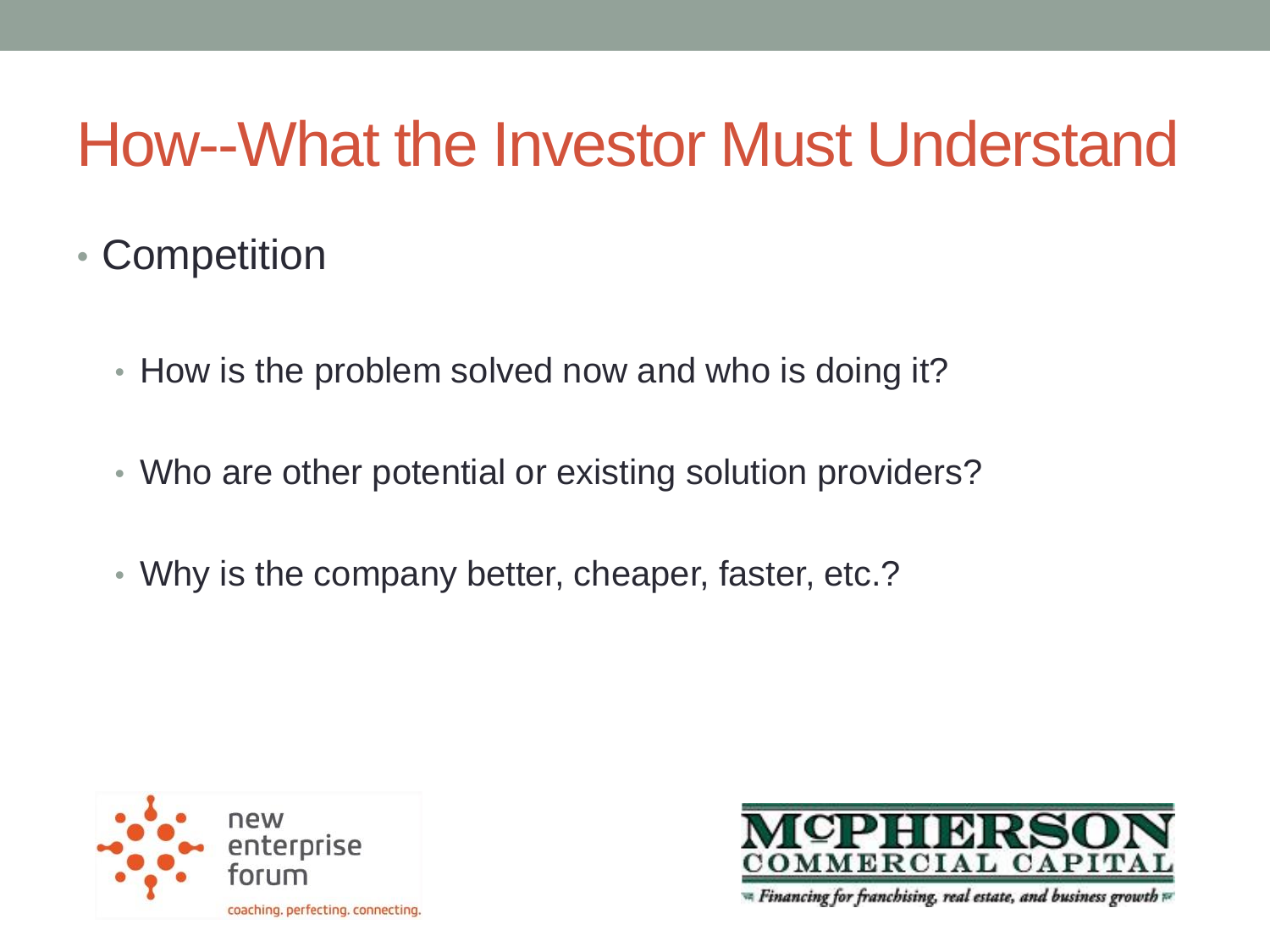- The Founding Team
	- Relevant related experience
	- Contacts to the market
	- Prior successful exits
	- Understands the strengths and weakness of the current team and who they need to add in order to grow. Are the current team qualified to grow the company and take it to its successful exit?
	- Advisors



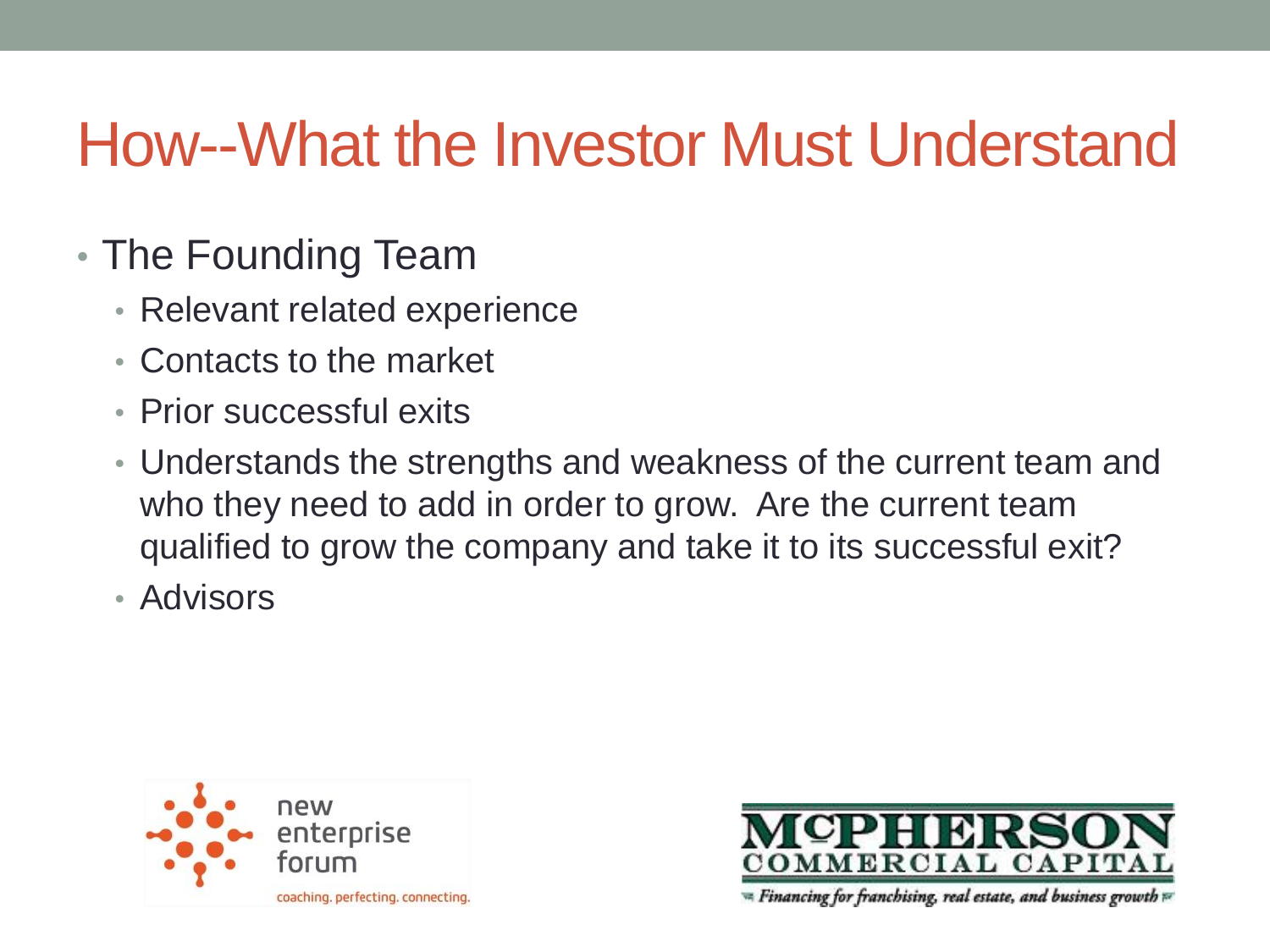- Financials
	- Do the summary financials and projections make sense?
	- Are revenue projections logical?
	- Are all costs and margins realistic?
	- Is the company likely to make the money projected?
	- Is the company realistic in the money/capital it will need to grow?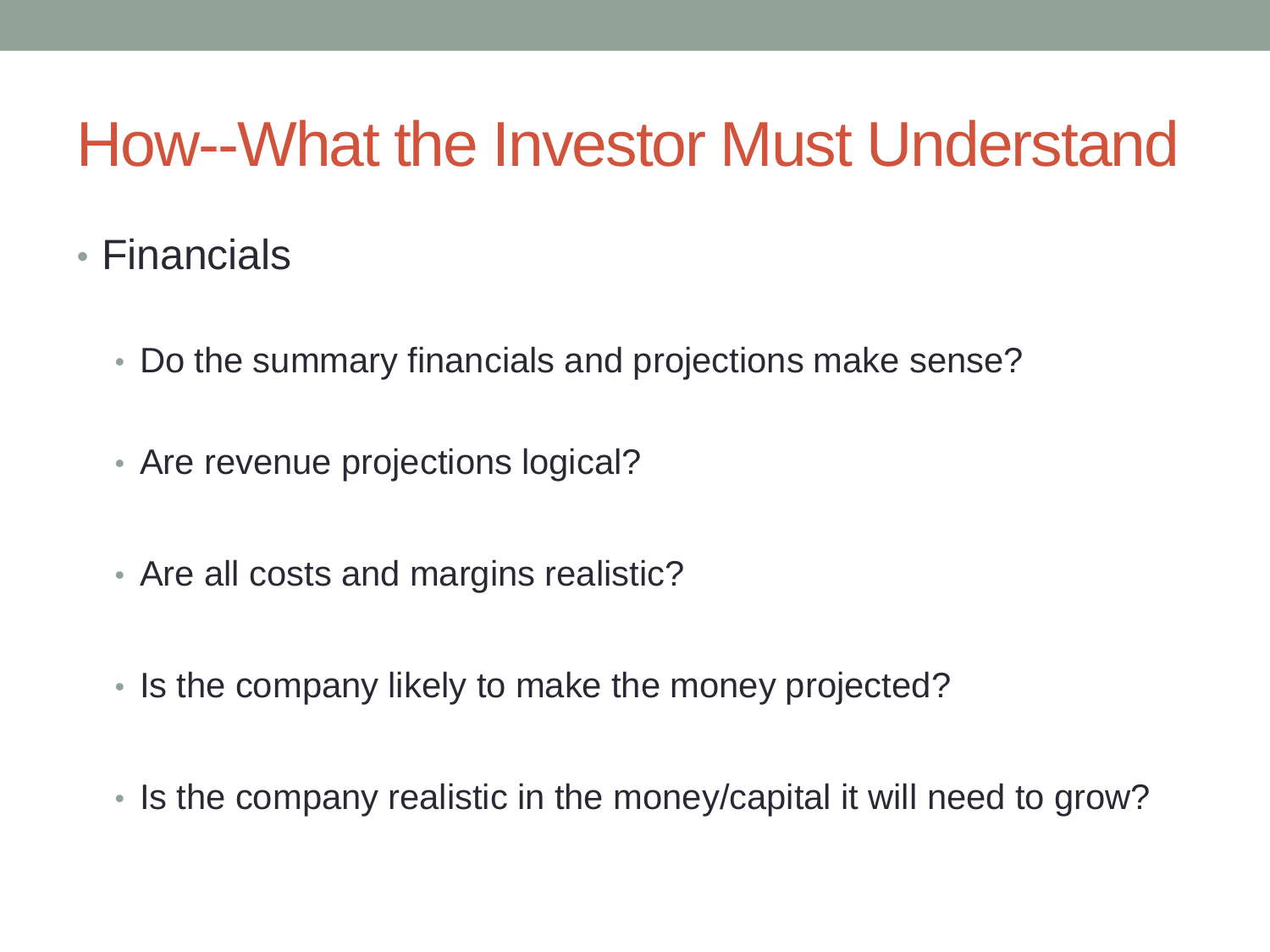- Capital Needed
	- How much do they need?
	- When do they need it?
	- What will they use it for?
	- When will they need more money and how much?



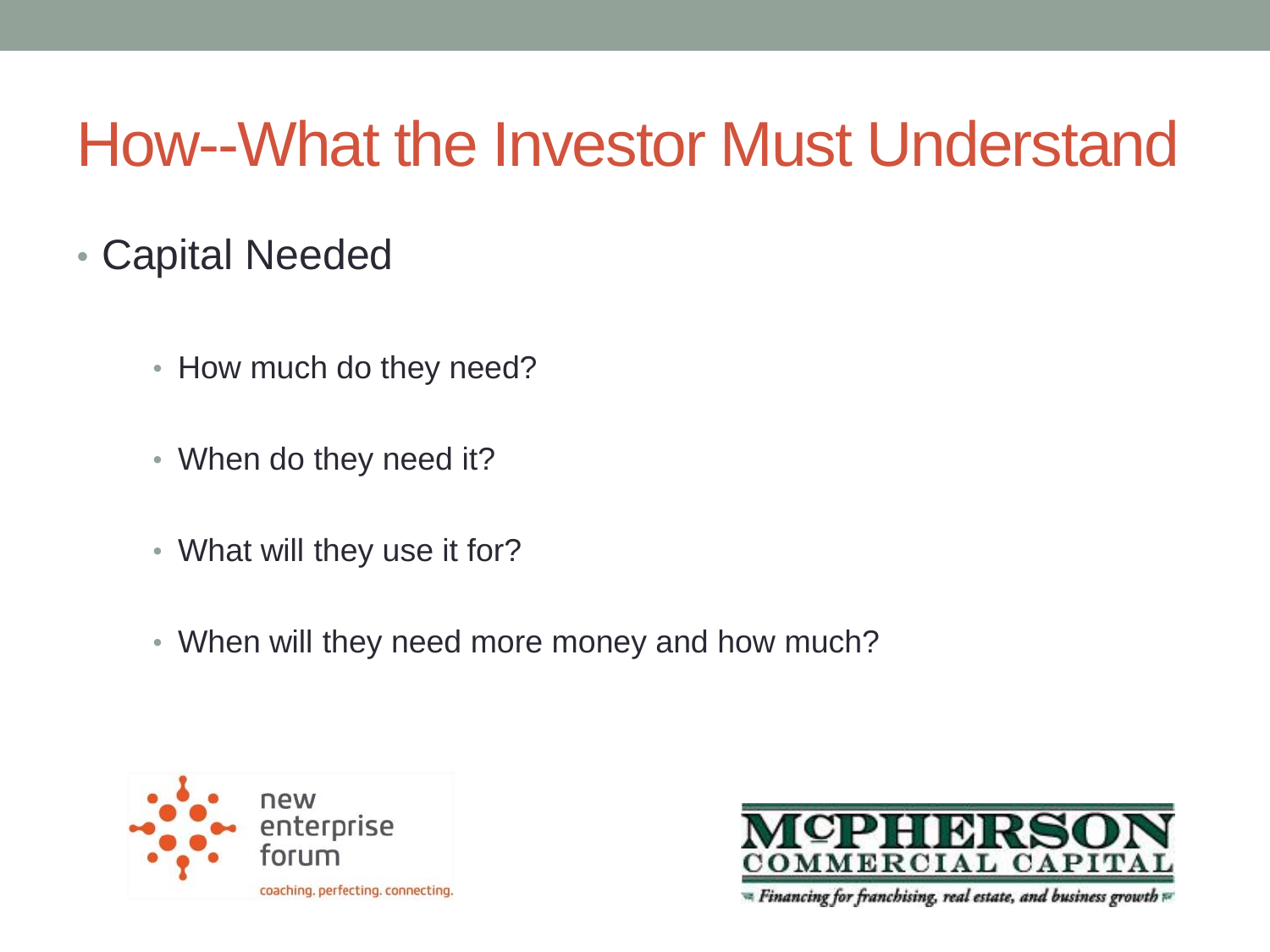- Exit
	- When and how?
	- Probably a purchase of the company, IPOs are unlikely.
	- Who will purchase?
	- Similar purchases recently. What are they?
	- When profitable or cash flow positive or sooner? Depends on industry.



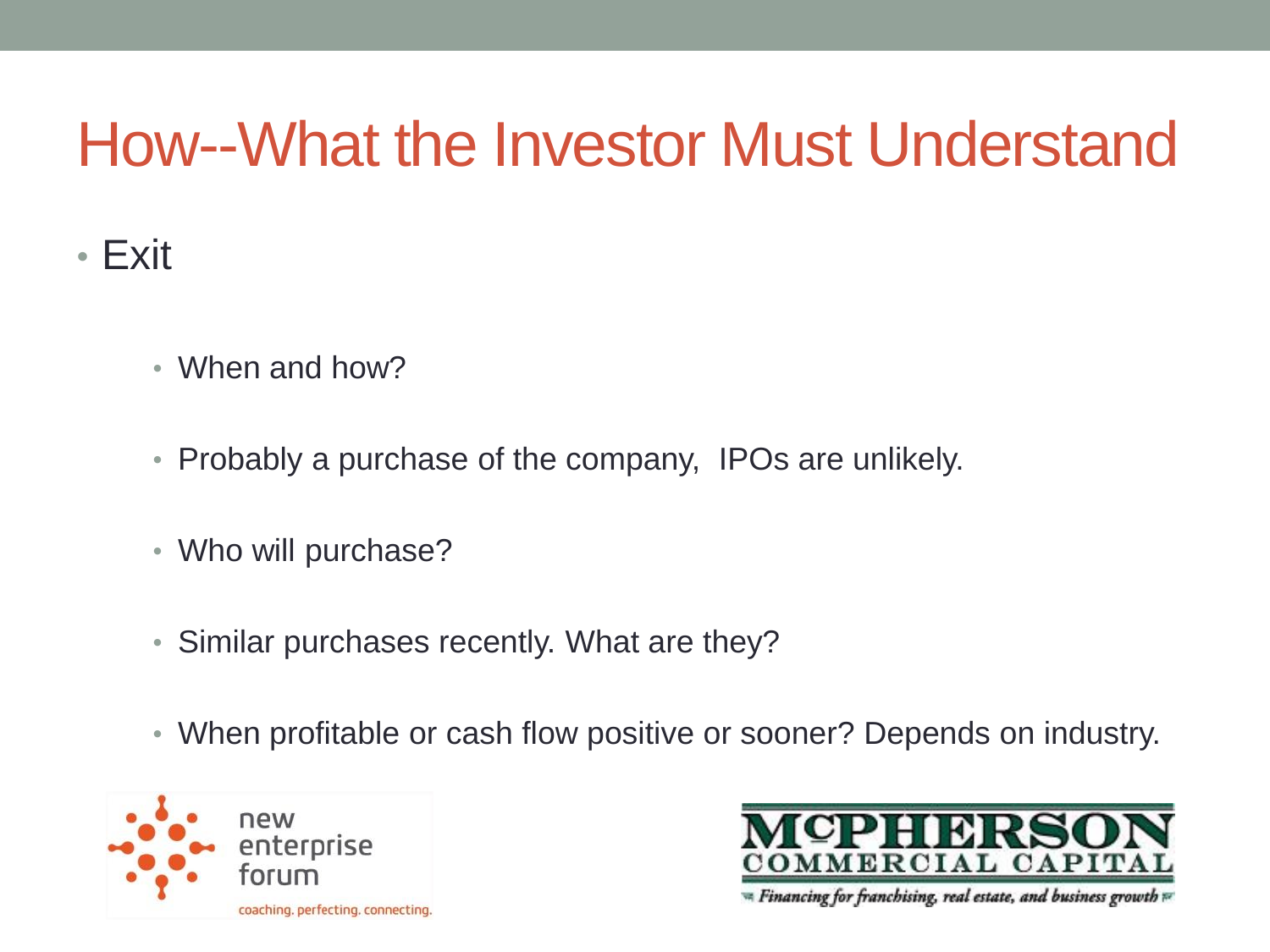# Investing Considerations

- Investors Required Returns
	- Seed Stage
		- Concept Exploration: 80% and Up
	- Start Up Stage
		- Commencing Operations: 50 70%
	- First Stage
		- Unprofitable Going Concern: 40 60%
	- Second Stage
		- Growth of (Profitable) Going Concern: 30 50%
	- Bridge
		- Carry through IPO: 20 35%
- Why?



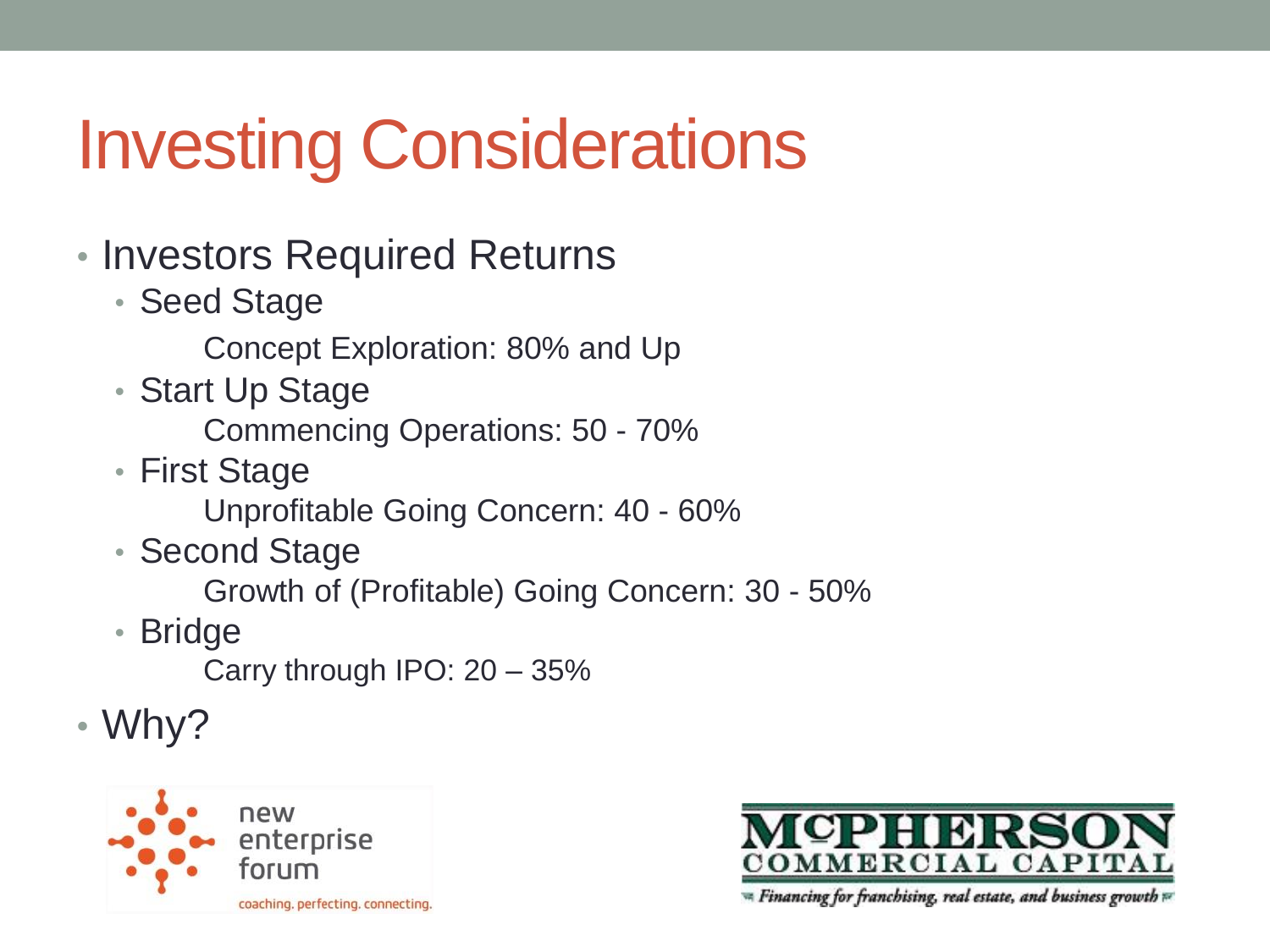# Investing Considerations

- Valuation
	- A function of the cash flow (or not) of the business when the exit will occur.
	- What is normal for companies in this industry?
	- What are typical prices for companies in the industry?
	- When is the exit and at what stage is the business in at the time of the capital raise?



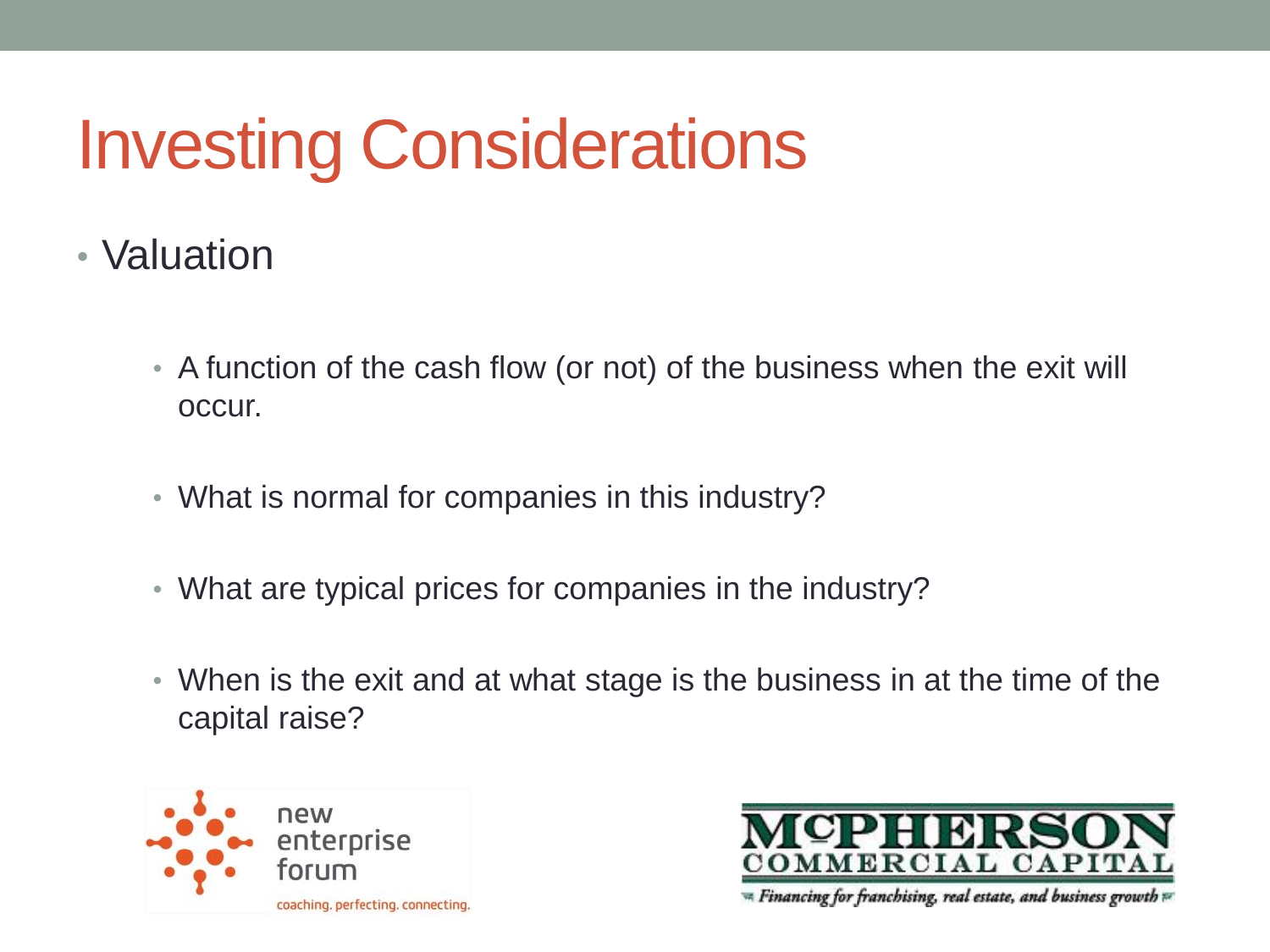### Investing Considerations

• Valuation Thanks to Professor Brophy at UM Ross School of Business for this example: Net

| <b>Example</b> | Year              | Amount Income |           |
|----------------|-------------------|---------------|-----------|
|                | $\mathbf{\Omega}$ | $$1.5$ mm     |           |
|                | $\overline{2}$    | $$1.0$ mm     |           |
|                |                   | $$1.0$ mm     |           |
| $F$ vit        |                   |               | $$2.5$ mm |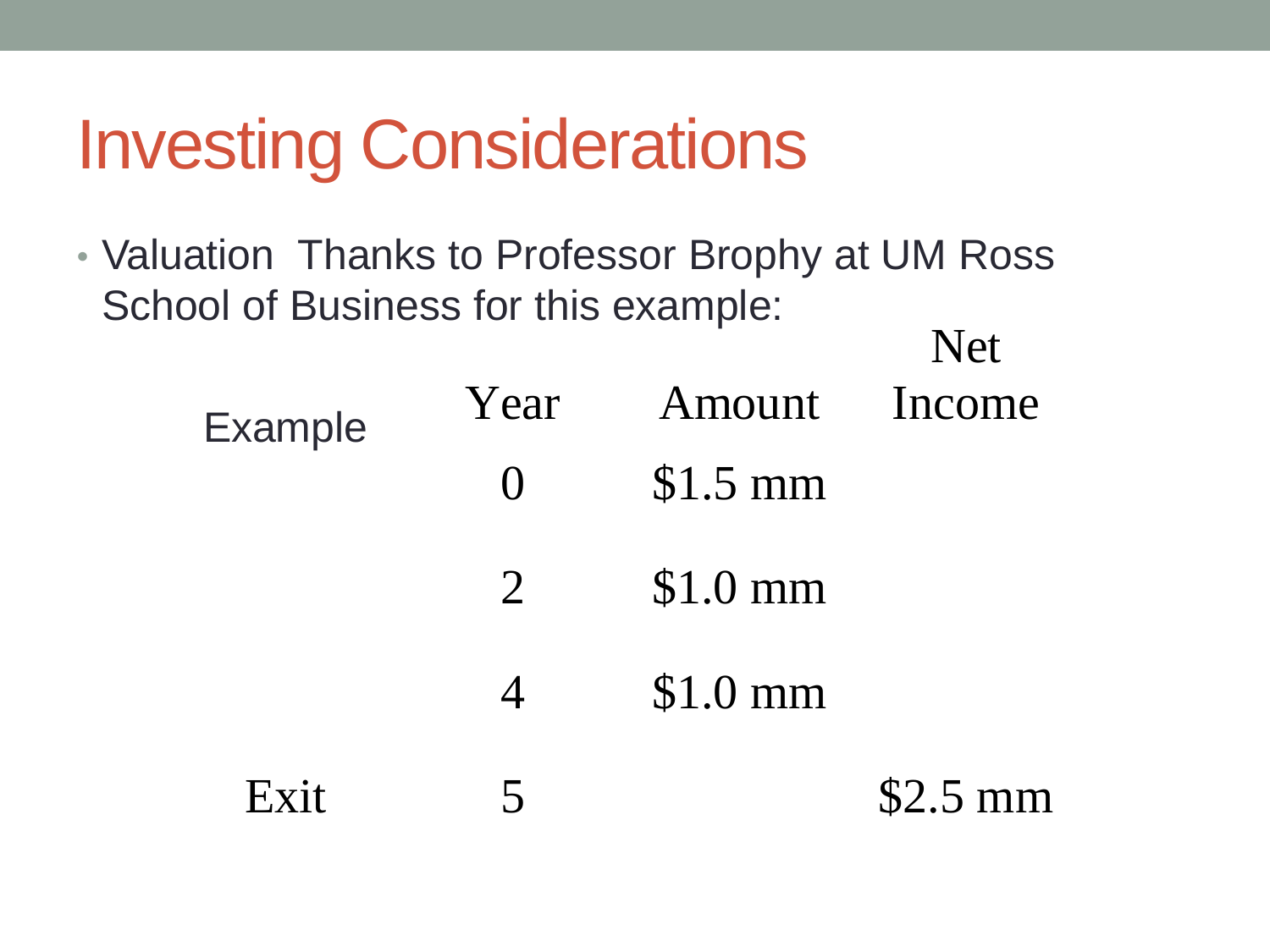- Assume that all \$3.5MM is raised in year one. What will the investor require to get a 50% return in 5 years?
- What is the post money value of the company on exit?
	- Assume that a typical multiple for this type of company is 15 times earnings or ebitda.
	- Thus \$2.5MM X 15 is \$37.5MM.



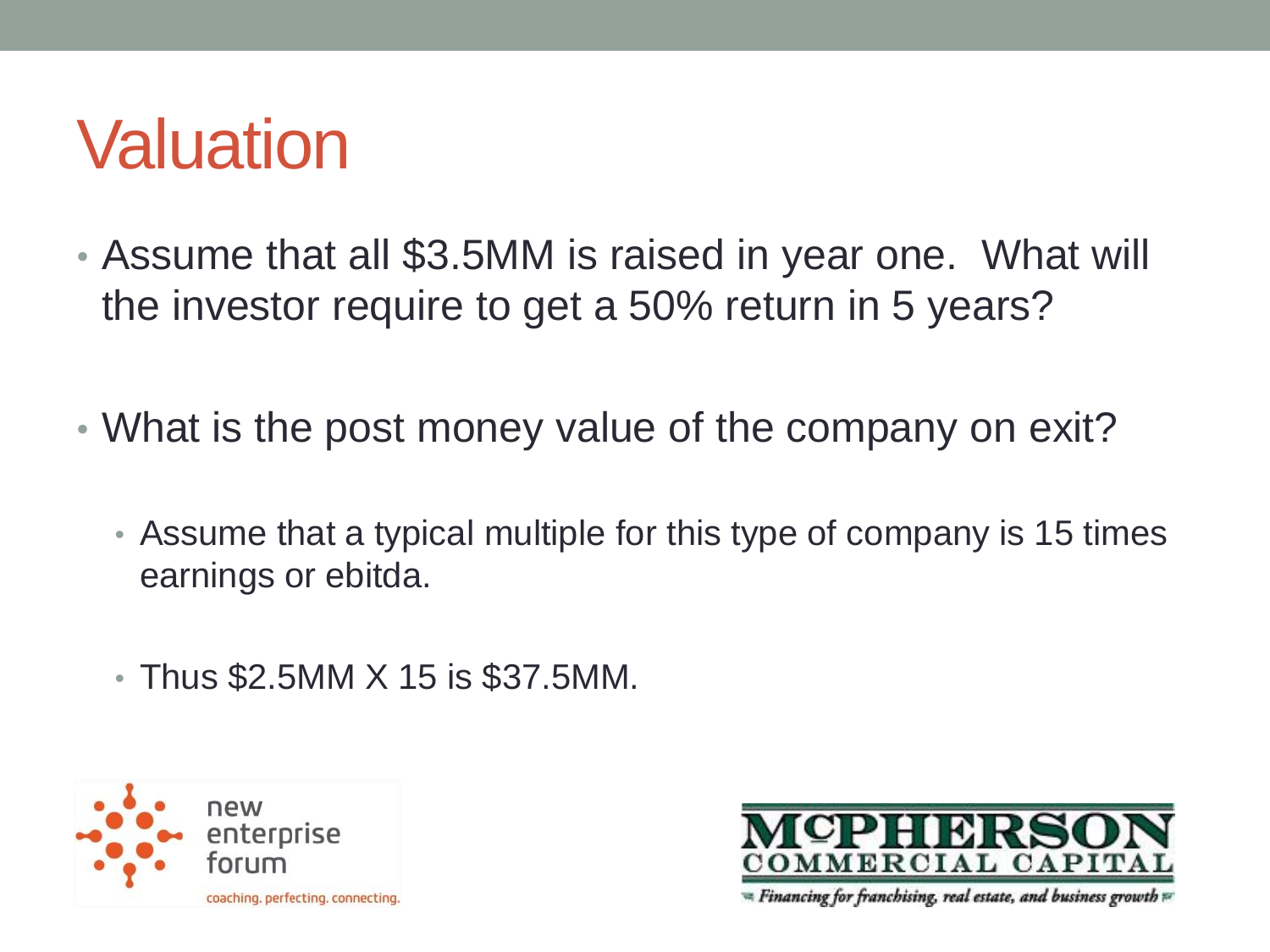- How much of the company must the investor own at exit to realize a 50% return on investment?
- Determine the future value of \$3.5MM invested today at a 50% return at the end of 5 years. It is \$26,578,125, thus the investor if investing 3.5%MM today would want 70.88% of the stock in the company.
- \$26,578,125/\$37,500,000=70.88%



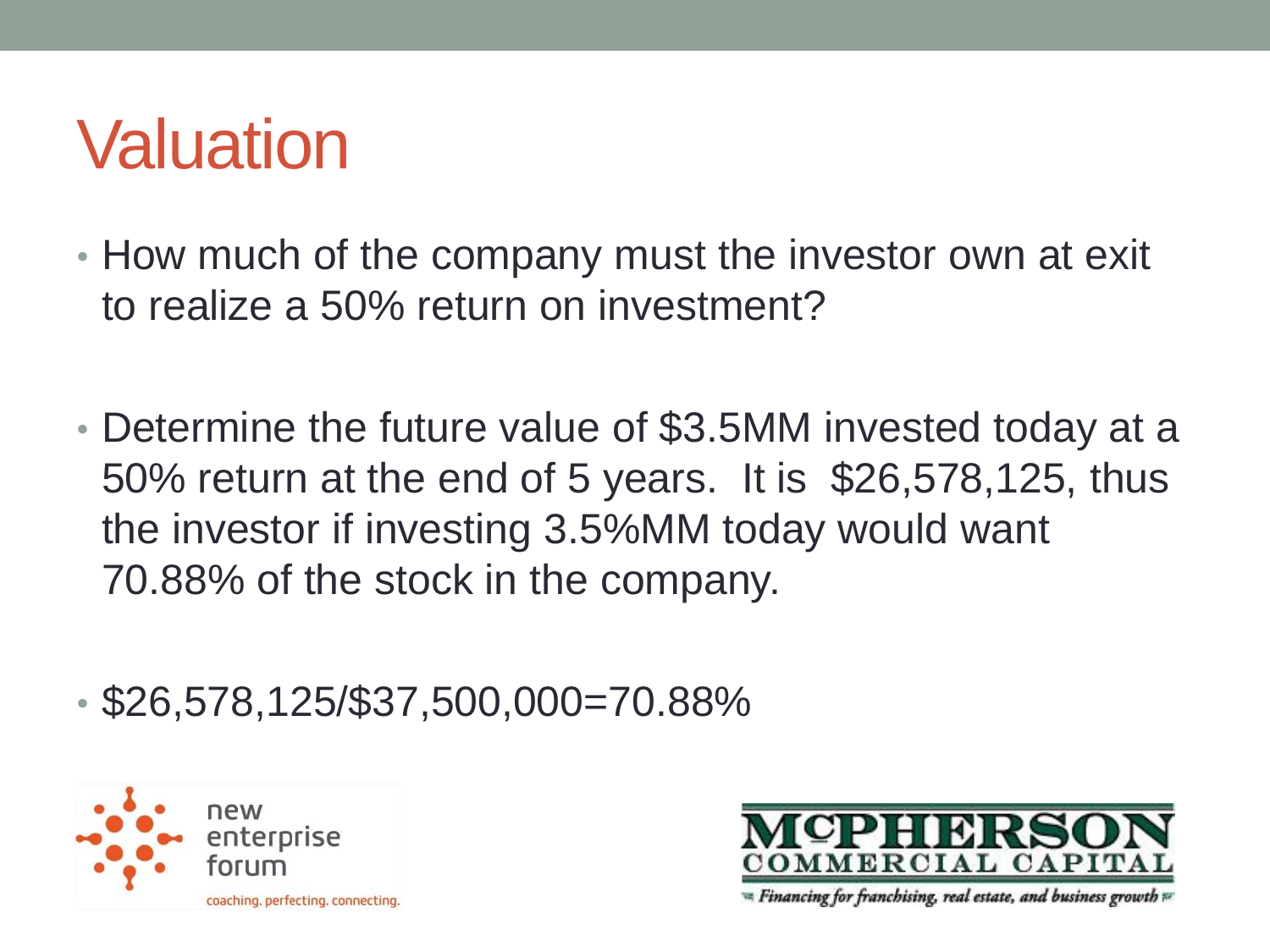- This is not a good deal for the investor or the founder.
- Too much risk for the investor, no flexibility and more money at risk for the whole time frame.
- From founder's perspective s/he is giving up too much money and loses flexibility too. What if s/he needs to make changes and if company isn't working as planned?



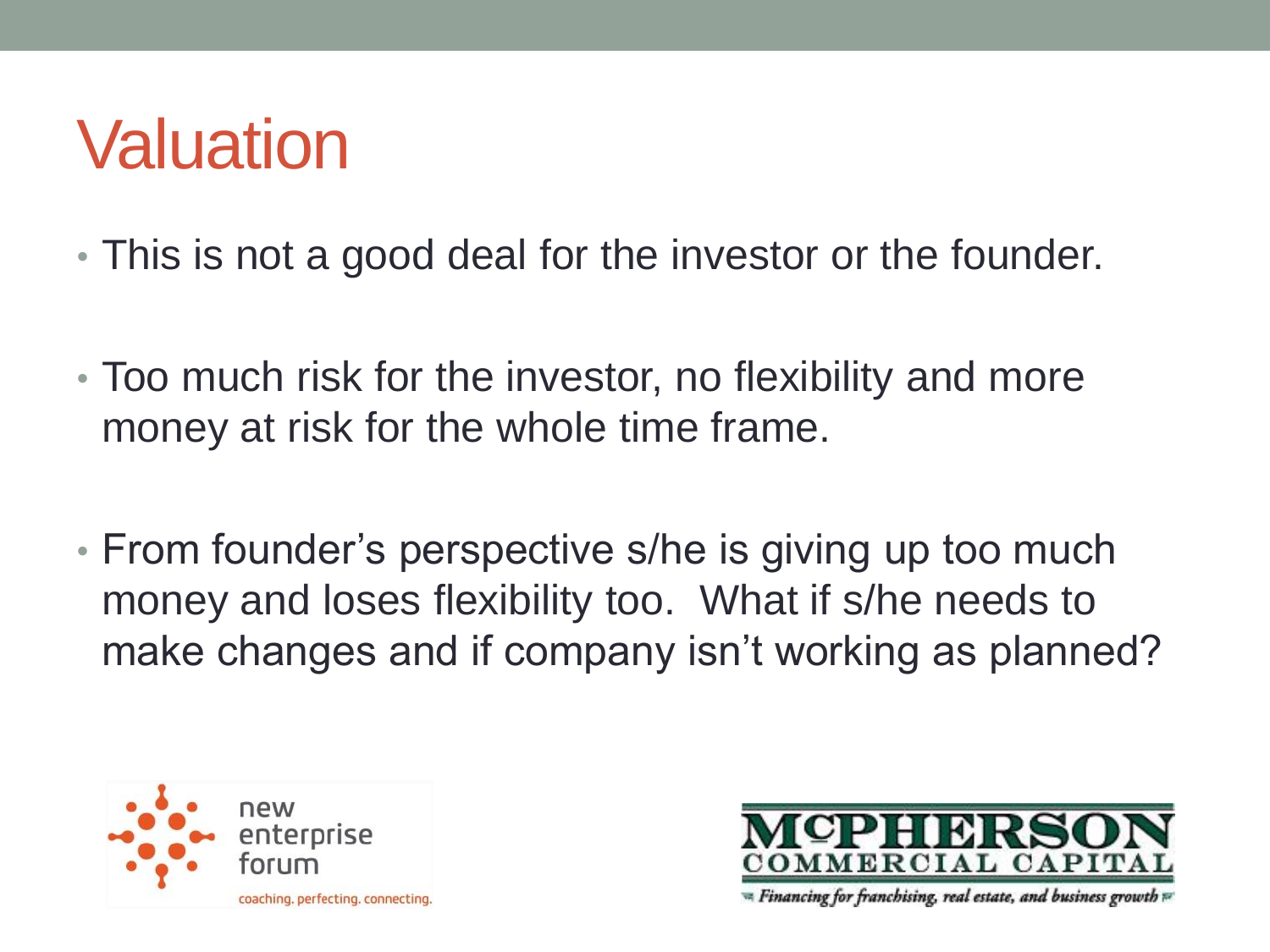- So what do they do?
	- Raise the funds when needed.
		- More work for the founder but gives up less of the company.
		- Gives founder more flexibility.
		- Better for the investor
			- Can tie future investments to reaching milestones
				- like proof of technology,
				- proof of concept,
				- proof of market size
				- or an event that reduces or eliminates the risk of failure.



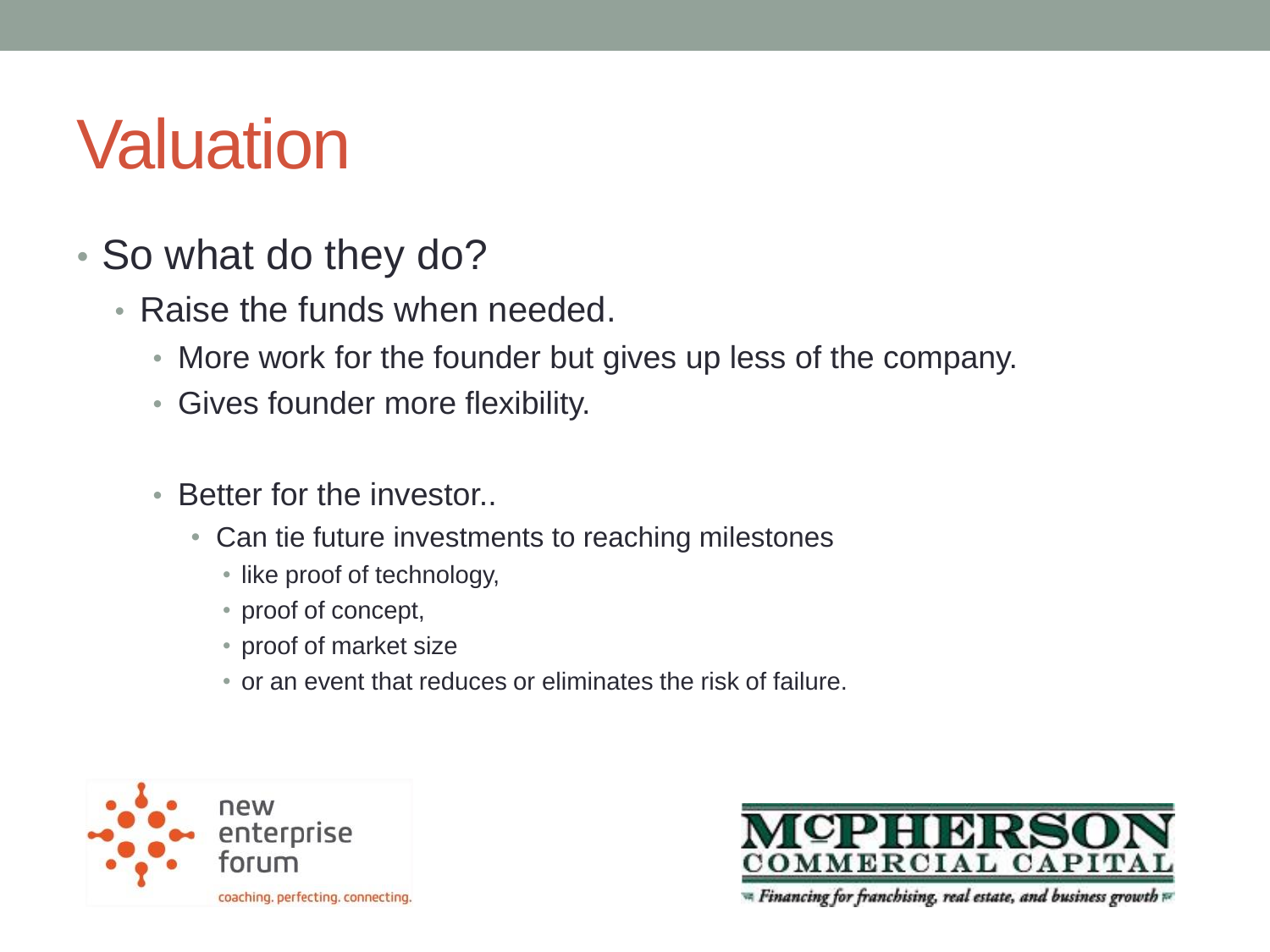• Let's assume that the money is invested when needed and that because of that, the investor needs a 40% return for round 2 and a 25% return for round 3.

|                |              | Round Year Amount              | Required<br>Return | Value     |
|----------------|--------------|--------------------------------|--------------------|-----------|
|                | $1 \qquad 0$ | $$1.5 \text{ mm} \quad 50.0\%$ |                    |           |
| $\overline{2}$ |              | 2 $$1.0 \text{ mm}$ $40.0\%$   |                    |           |
| 3              |              | 4 \$1.0 mm 25.0%               |                    |           |
| $F$ x it       |              |                                |                    | \$37.5 mm |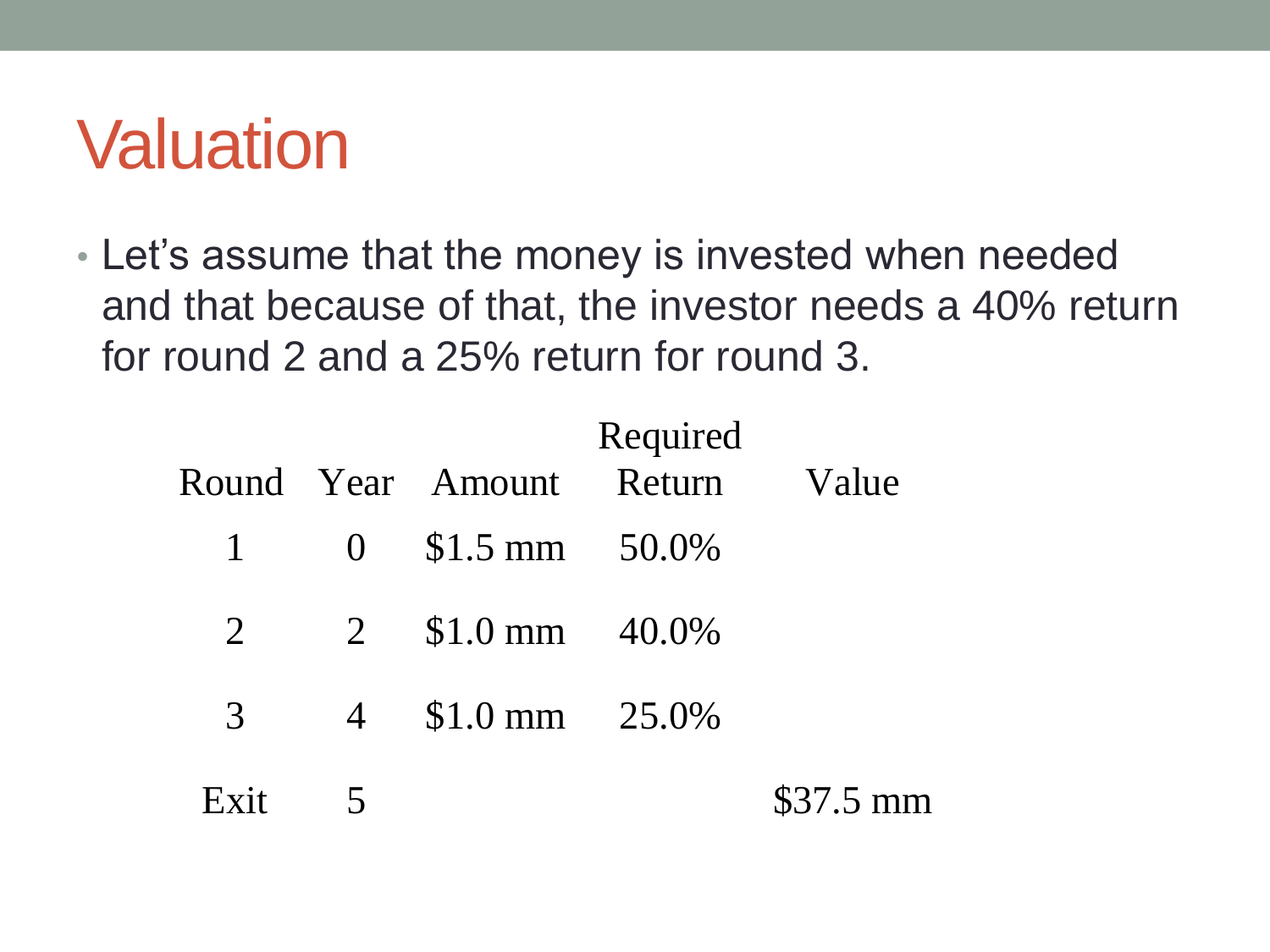• Using the same approach as above the founder would give up:

30.4% round 1

7.3% round 2

3.3% round 3.

Better for everyone.



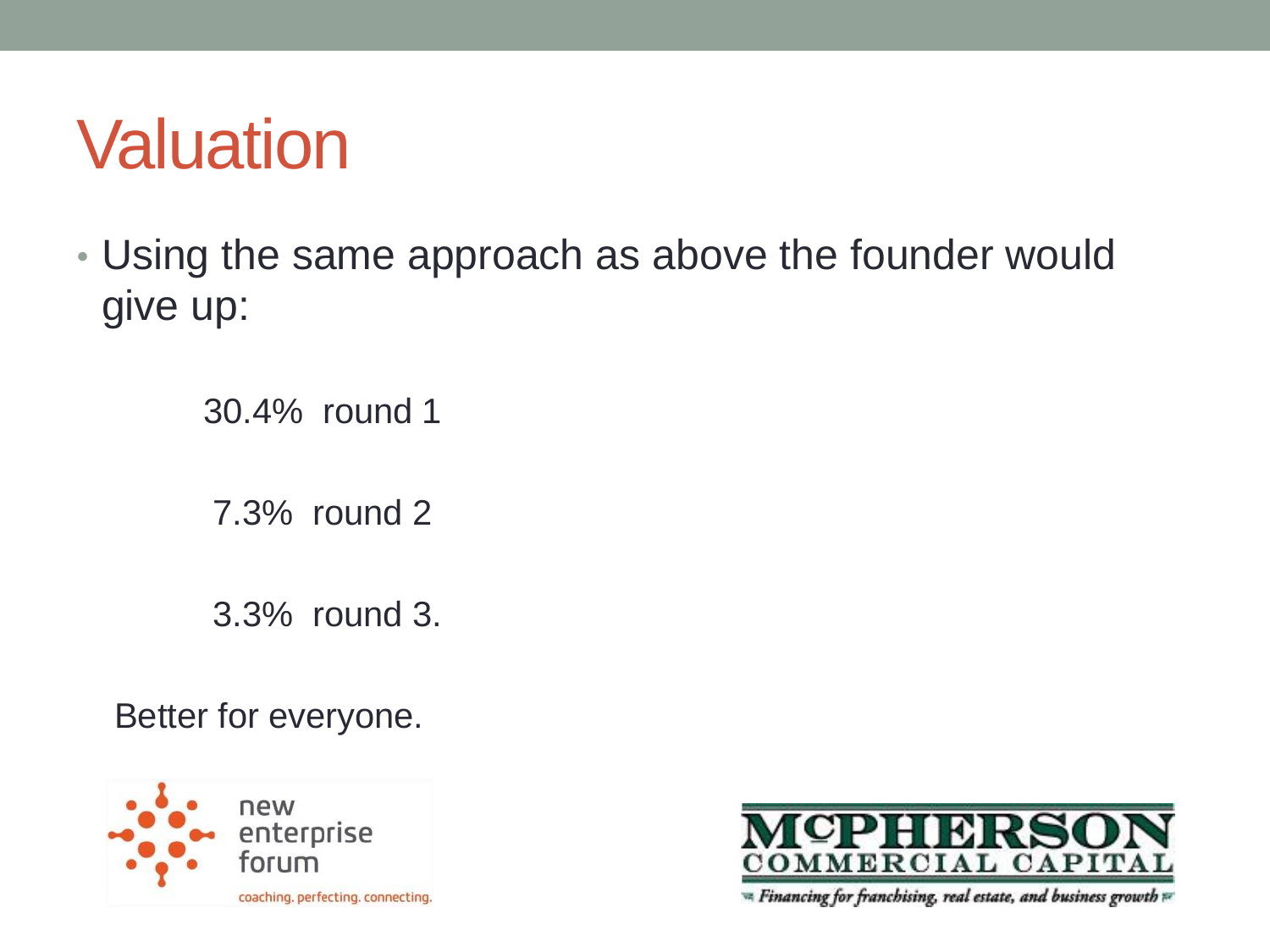- Considerations to the above
	- What if the exit date will be later when round 2 and 3 are done?
	- What if the company's ebitda will be less at the proposed exit?
	- This will result in the share amount that the founder will give up being more and the share price will be less - a down round.



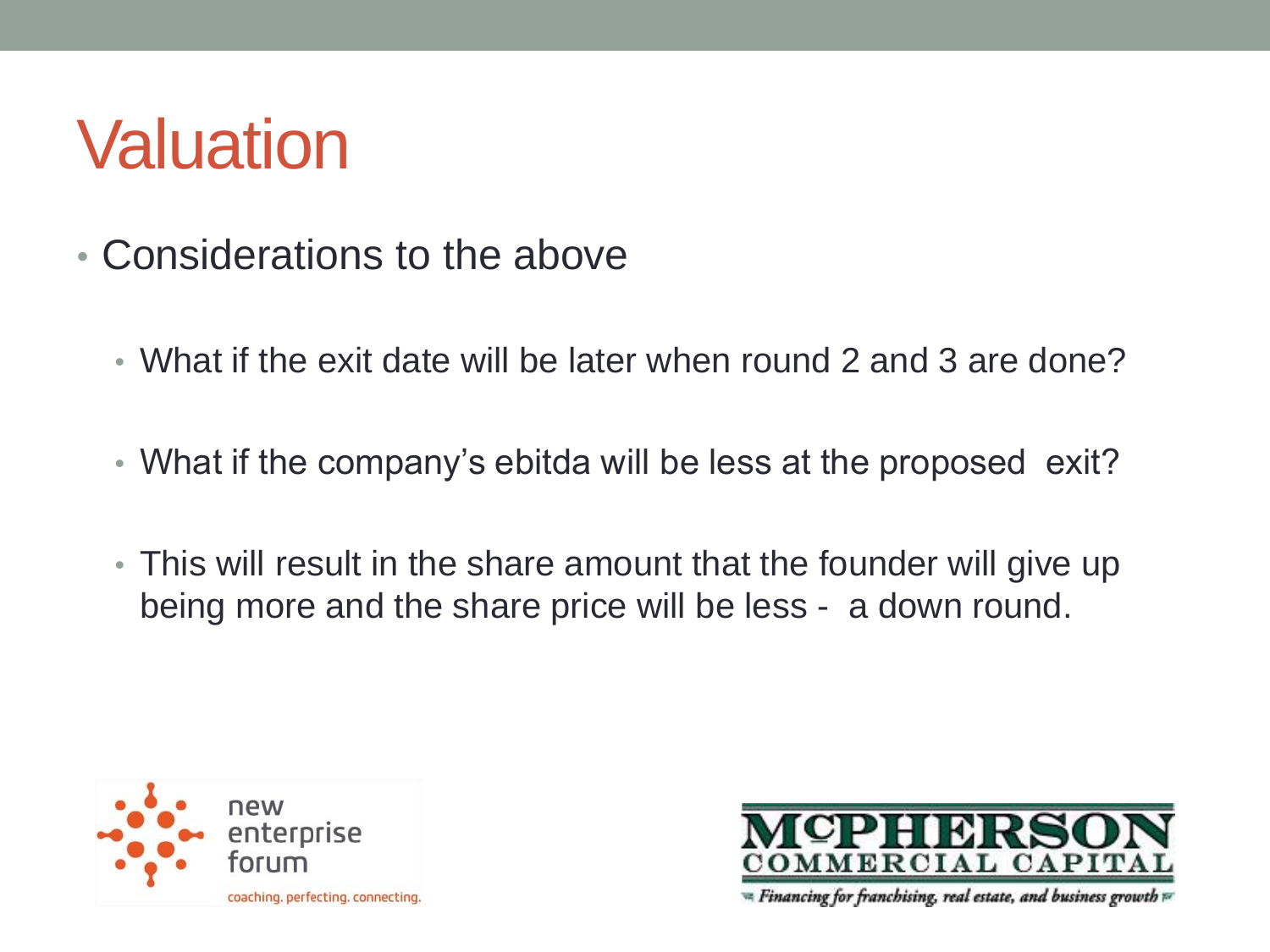# Forms of Investment

- Company normally a C corp or converted to a C at time of the A Round
- Often preferred stock convertible into common
- Sometimes convertible debt as that avoids valuation issues for very early investments. The investor typically will convert to the same form of stock that the next investment takes.



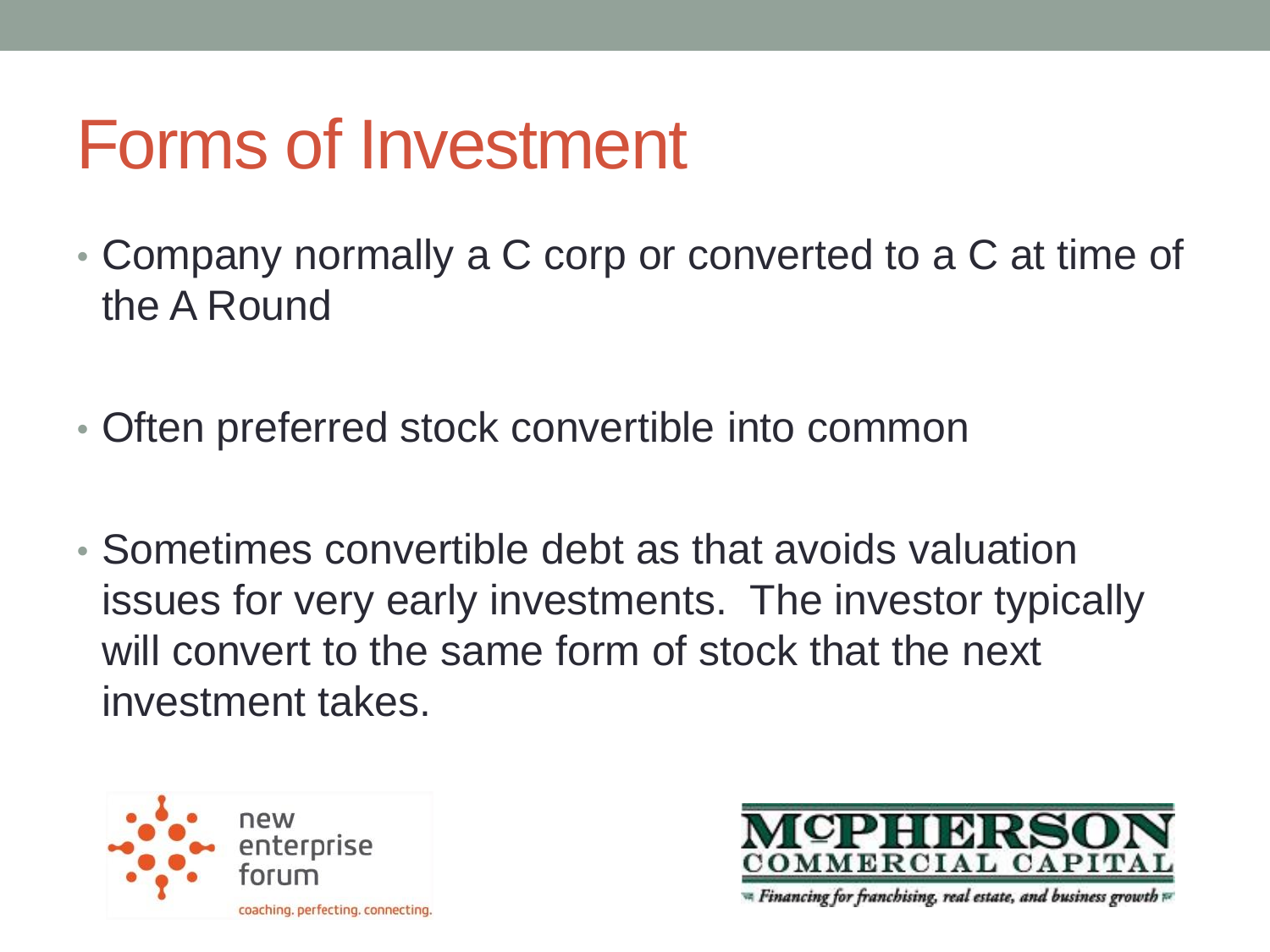#### Resources

- Resources for Entrepreneurs:
	- SBDC Tech team,
	- Smart Zones like Spark, Automation Alley, Tech Town Detroit and Macomb Oakland Incubator.
	- NEF,
	- Bizdom.

#### Resources for Investors

- Go to [www.michiganvca.org](http://www.michiganvca.org/).
- Start Up angles.org,
- NEF (Learn to coach) [www.newenterpriseforum.org](http://www.newenterpriseforum.org/)



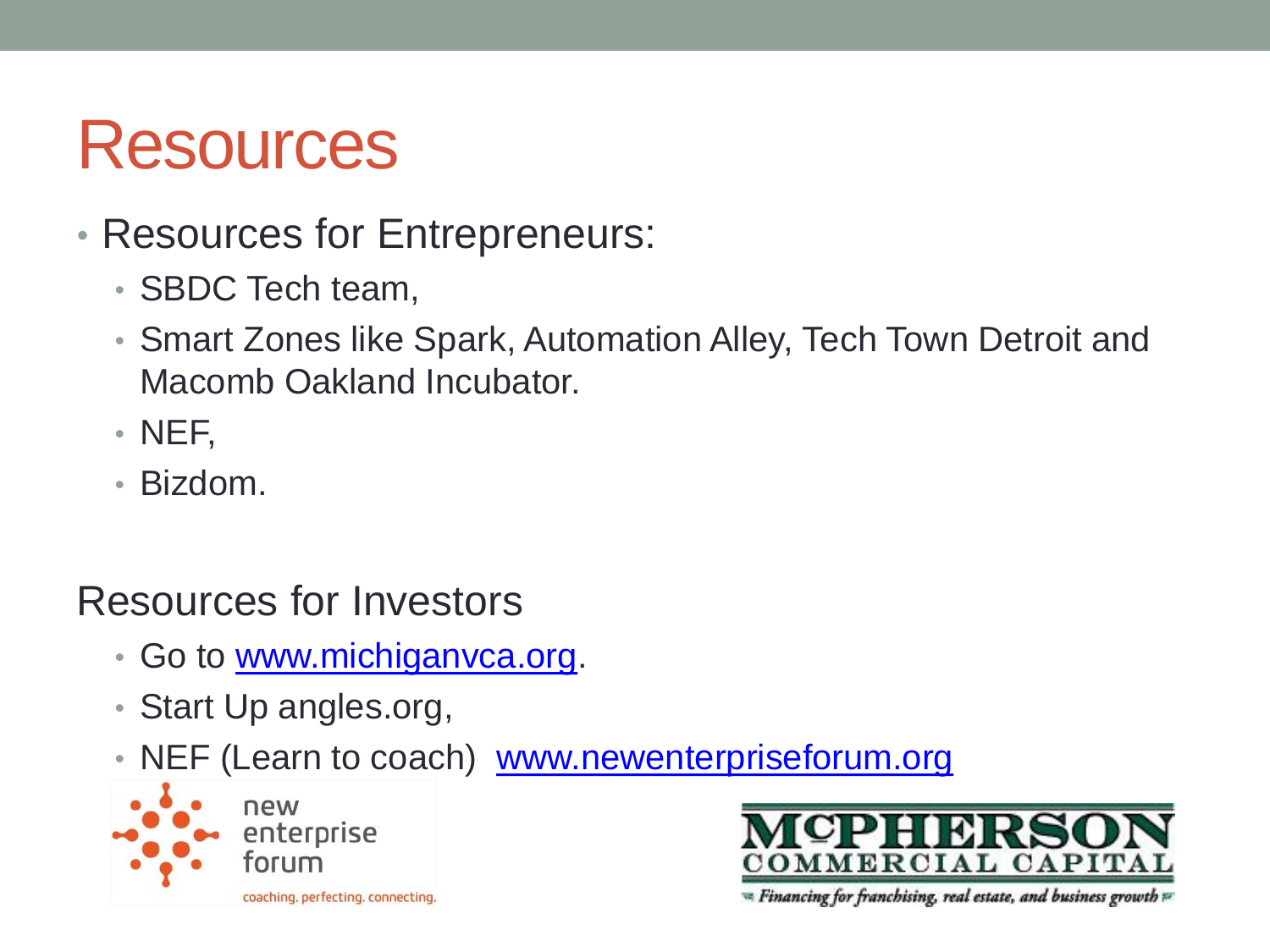# **Questions**

- William McPherson
- 734-429-2524



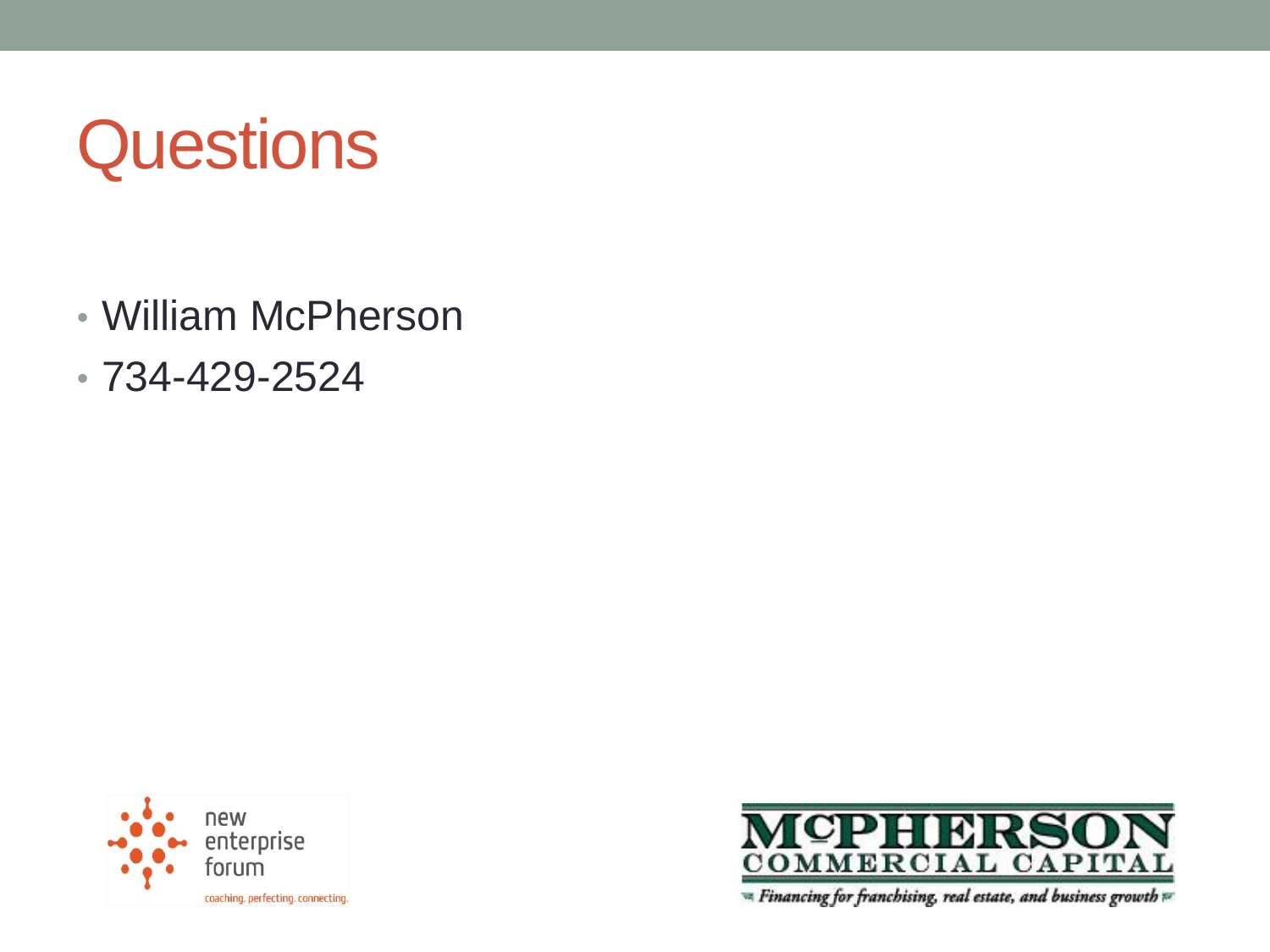

[GENOMENON](http://www.genomenon.com/) develops software tools to rapidly and autonomously prioritize data points for decision-making, revolutionizing the way genetic diagnoses and discoveries are made. Our company's suite of diagnostic and discovery tools enable physicians and researchers to quickly and accurately identify disease-causing variants from genomic-sequencing datasets. GENOMENON software speeds discovery work and diagnosis by allowing rapid, automated, and accurate analysis of next-generation sequencing data.

**Funding:** MAF led Seed round of \$800,000 in August 2015

\_\_\_\_\_\_\_\_\_\_\_\_\_\_\_\_\_\_\_\_\_\_\_\_\_\_\_\_\_\_\_\_\_\_\_\_\_\_\_\_\_\_\_\_\_\_\_\_\_\_\_\_\_\_\_\_\_\_\_\_\_\_\_\_\_\_\_\_\_\_\_\_\_\_\_\_\_\_\_\_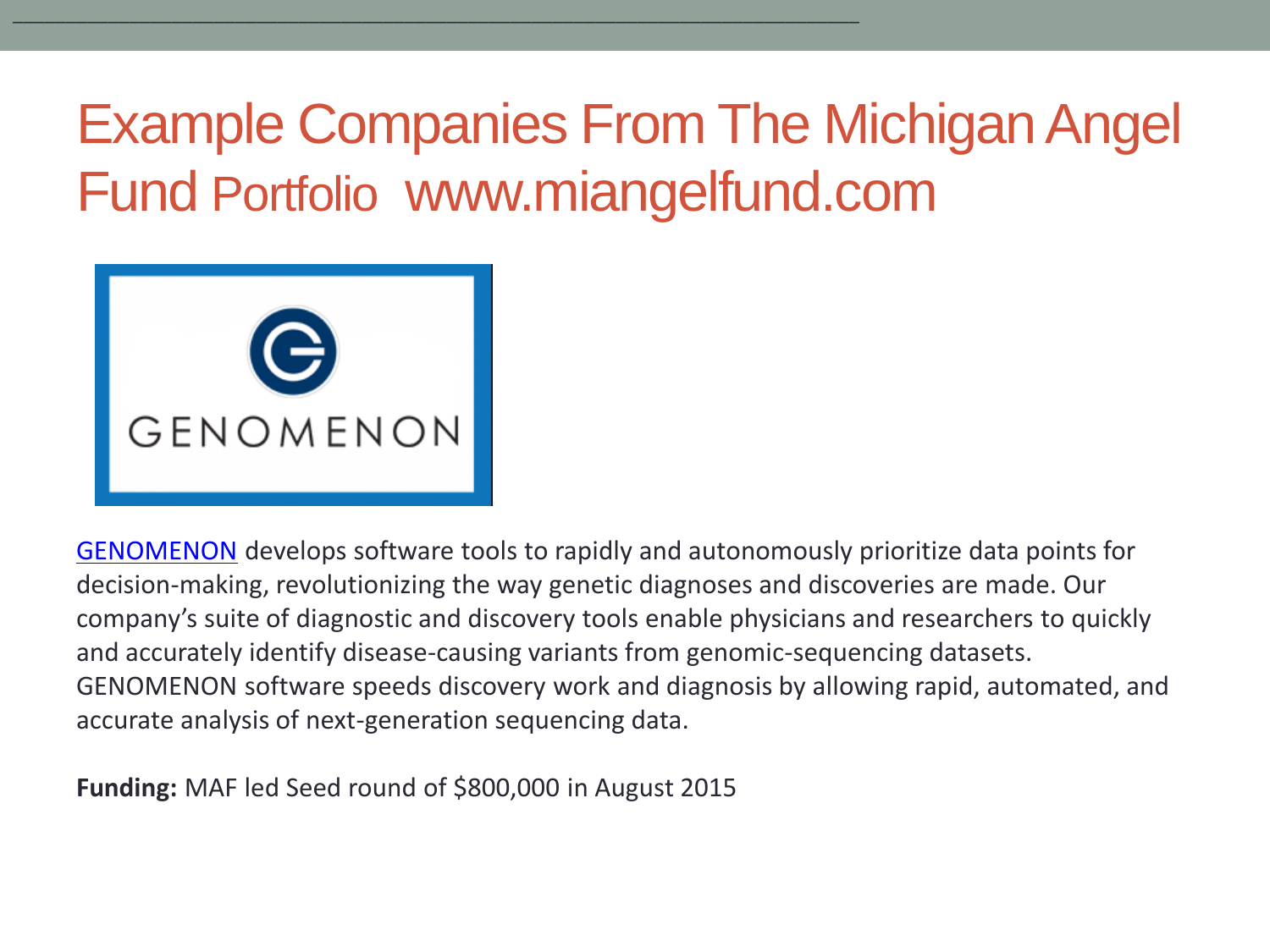

- [Varsity News Network](http://varsitynewsnetwork.com/) increases exposure and recognition for high school athletes, and empowers students interested in media to gain experience in the field. In sports and advanced education, VNN pushes the boundaries in two of the most important areas to the high school experience. In the process, VNN helps schools raise money to support educational athletics.
- VNN's platform enables high school Athletic Directors to manage critical communication, and creates media coverage for athletics in the process. This platform aggregates local high school audiences across one system for all their sports information, creating a single channel through which brands, vendors, and products reach individual scholastic communities, at scale. **Funding:** MAF participated in the B round in February 2014 led by Arsenal Ventures and North Coast. Also participated in the extended B round of insiders in 2015.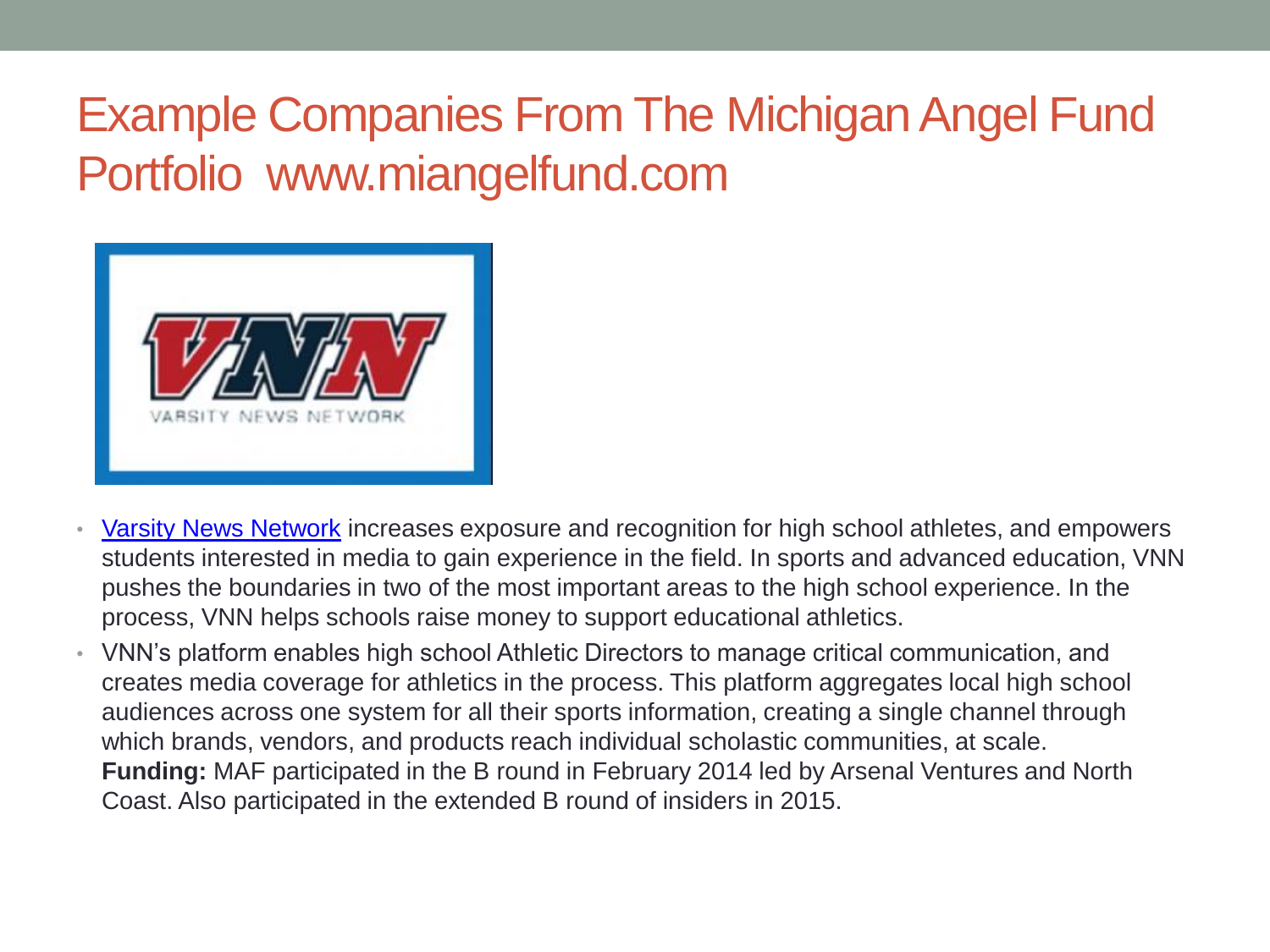

- ContentOro delivers the largest volume of unique, professionally written and edited content available today; written by real authors, with real expertise, and covering nearly any subject that is important to your business. Let us help you find, engage, entertain and enlighten your clients with better content. Be found by search engines, create unique one-of-a-kind integrated marketing campaigns by having more complete information than your competition. Empower Social Media Campaigns. Quality content is critical to making any of these things happen and ContentOro can deliver unique content, relevant to your customers and in a way that can improve your business today.
- **Funding:** MAF led a small Seed in June 2015.